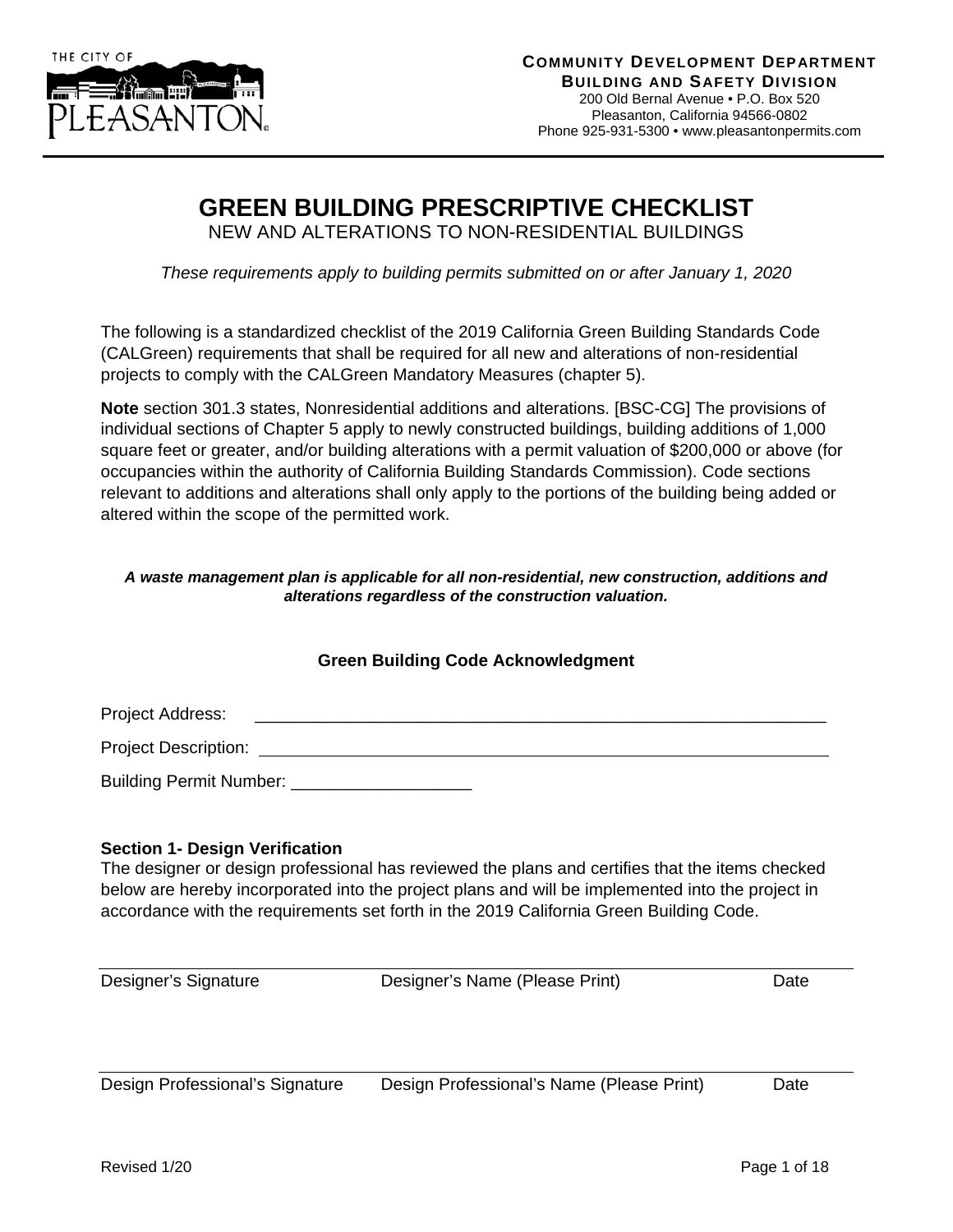| <b>Reference</b>      | <b>Description</b>                                           | <b>Comments</b>                                                                                                                                                                                                                                                                                                                                                                                                                                                                                                                                                                                                                                                                                                                            | <b>Designer's</b><br><b>Comments with</b><br><b>Plan Detail</b><br><b>Reference</b> | <b>City Use Only</b><br><b>Field Inspection</b><br><b>Verification</b> |
|-----------------------|--------------------------------------------------------------|--------------------------------------------------------------------------------------------------------------------------------------------------------------------------------------------------------------------------------------------------------------------------------------------------------------------------------------------------------------------------------------------------------------------------------------------------------------------------------------------------------------------------------------------------------------------------------------------------------------------------------------------------------------------------------------------------------------------------------------------|-------------------------------------------------------------------------------------|------------------------------------------------------------------------|
|                       |                                                              |                                                                                                                                                                                                                                                                                                                                                                                                                                                                                                                                                                                                                                                                                                                                            |                                                                                     |                                                                        |
| <b>Municipal Code</b> | <b>Planning and Design - Site Development</b><br>Storm-water | The site shall be the minimum                                                                                                                                                                                                                                                                                                                                                                                                                                                                                                                                                                                                                                                                                                              |                                                                                     | Initials:                                                              |
| Chapter 9.14          | <b>Management and</b>                                        | requirements for drainage per the city                                                                                                                                                                                                                                                                                                                                                                                                                                                                                                                                                                                                                                                                                                     |                                                                                     |                                                                        |
|                       | <b>Discharge</b><br><b>Control</b>                           | municipal code as outlined by the State<br><b>Water Board</b>                                                                                                                                                                                                                                                                                                                                                                                                                                                                                                                                                                                                                                                                              |                                                                                     | Date:                                                                  |
| 5.106.4               | <b>Bicycle Parking</b>                                       | For buildings within the authority of                                                                                                                                                                                                                                                                                                                                                                                                                                                                                                                                                                                                                                                                                                      |                                                                                     | Initials:                                                              |
|                       |                                                              | California Building Standards<br>Commission as specified in Section 103,<br>comply with Section 5.106.4.1.                                                                                                                                                                                                                                                                                                                                                                                                                                                                                                                                                                                                                                 |                                                                                     | Date:                                                                  |
| 5.106.4.1             | <b>Bicycle Parking</b>                                       | [BSC-CG] Comply with Sections                                                                                                                                                                                                                                                                                                                                                                                                                                                                                                                                                                                                                                                                                                              |                                                                                     | Initials:                                                              |
| 5.106.4.1.1           | <b>Short Term</b>                                            | 5.106.4.1.1 and 5.106.4.1.2;<br>[BSC-CG] If the new project or addition                                                                                                                                                                                                                                                                                                                                                                                                                                                                                                                                                                                                                                                                    |                                                                                     | Date:<br>Initials                                                      |
|                       | bicycle parking                                              | or alteration is anticipated to generate<br>visitor traffic, provide permanently<br>anchored bicycle racks within 200 feet of<br>the visitors' entrance, readily visible to<br>passers-by, for 5 percent of new visitor<br>motorized vehicle parking spaces being<br>added, with a minimum of one two-bike<br>capacity rack.<br><b>Exception:</b> Additions or alterations<br>which add nine or fewer visitor<br>vehicle parking spaces.                                                                                                                                                                                                                                                                                                   |                                                                                     | Date:                                                                  |
| 5.106.4.1.2           | <b>Long Term</b>                                             | For buildings with over 10 tenant-                                                                                                                                                                                                                                                                                                                                                                                                                                                                                                                                                                                                                                                                                                         |                                                                                     | Initials:                                                              |
|                       | bicycle parking                                              | occupants or for additions or alterations<br>that add 10 or more tenant vehicular<br>parking spaces, provide secure bicycle<br>parking for 5 percent of tenant-occupied<br>motorized vehicle parking spaces being<br>added, with a minimum of one space.<br>Acceptable parking facilities shall be<br>convenient from the street and shall<br>meet one of the following: 1. Covered,<br>lockable enclosures with permanently<br>anchored racks for bicycles;<br>2. Lockable bicycle rooms with<br>permanently anchored racks; or<br>3. Lockable, permanently anchored<br>bicycle lockers.<br><b>Note:</b> Additional information on<br>recommended bicycle accommodations<br>may be<br>obtained from Sacramento Area Bicycle<br>Advocates. |                                                                                     | Date:                                                                  |
| 5.106.5.2             | <b>Designated</b><br><b>Parking</b>                          | In new projects or addition or<br>alterations that add 10 or more<br>vehicular parking spaces, provide<br>designated parking for any combination<br>of low-emitting fuel-efficient and<br>carpool/van pool vehicles as shown in<br>Table 5.106.5.2                                                                                                                                                                                                                                                                                                                                                                                                                                                                                         |                                                                                     | Initials:<br>Date:                                                     |
| 5.106.5.2.1           | <b>Parking stall</b><br><b>Marking</b>                       | Paint, in the paint used for stall striping,<br>the following characters such that the<br>lower edge of the last word aligns with<br>the end of the stall striping and is visible                                                                                                                                                                                                                                                                                                                                                                                                                                                                                                                                                          |                                                                                     | Initials:                                                              |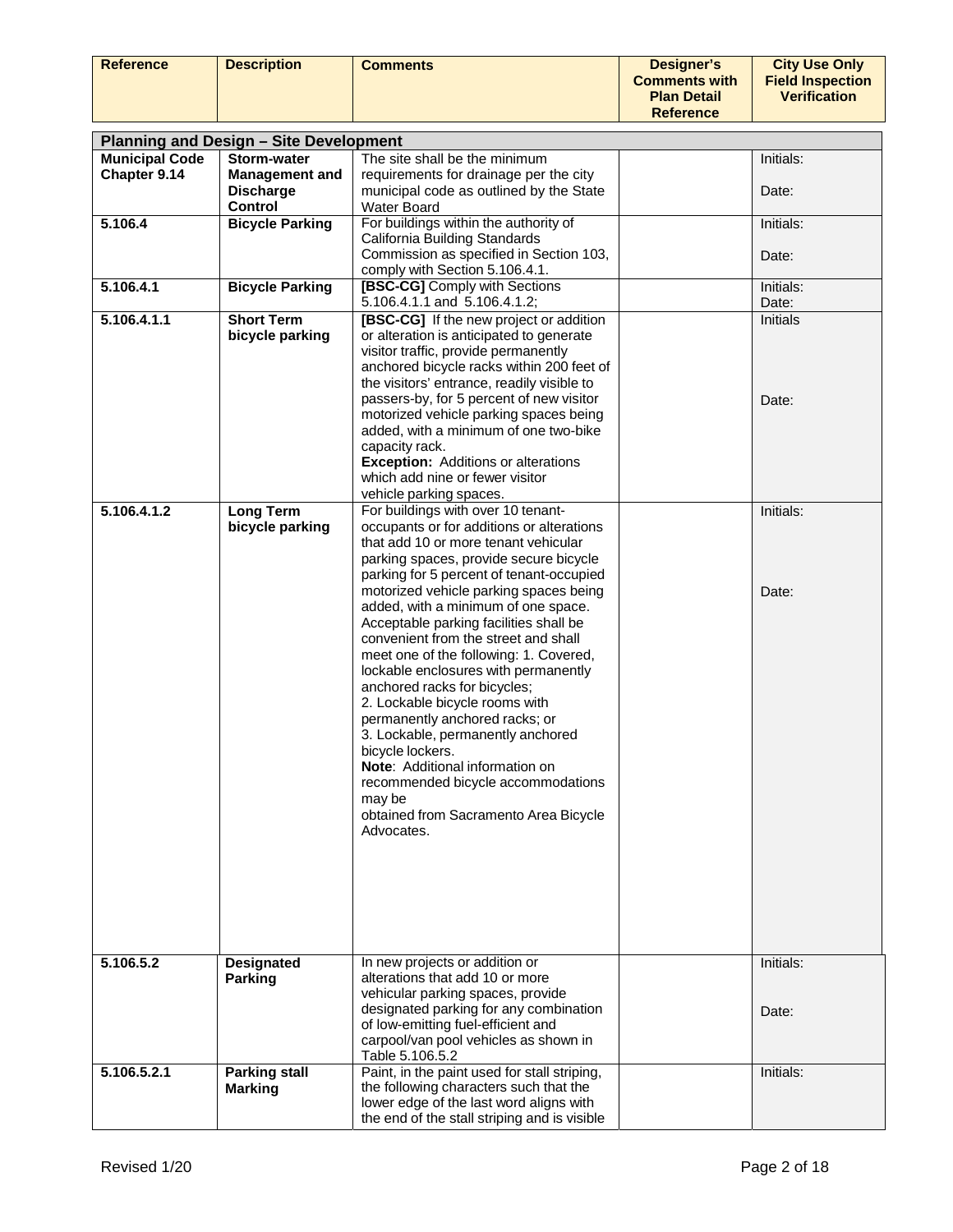| <b>Reference</b> | <b>Description</b>                       | <b>Comments</b>                                                                                                                                                                                                                                                                                                                                                                                                                                                                                                                                           | <b>Designer's</b><br><b>Comments with</b><br><b>Plan Detail</b><br><b>Reference</b> | <b>City Use Only</b><br><b>Field Inspection</b><br><b>Verification</b> |
|------------------|------------------------------------------|-----------------------------------------------------------------------------------------------------------------------------------------------------------------------------------------------------------------------------------------------------------------------------------------------------------------------------------------------------------------------------------------------------------------------------------------------------------------------------------------------------------------------------------------------------------|-------------------------------------------------------------------------------------|------------------------------------------------------------------------|
|                  |                                          | beneath a parked vehicle:<br>CLEAN AIR/<br>VANPOOL/EV<br>Note: Vehicles bearing Clear Air<br>Vehicle stickers from expired HOV lane<br>programs may be considered eligible for<br>designated parking spaces.                                                                                                                                                                                                                                                                                                                                              |                                                                                     | Date:                                                                  |
| 5.106.5.3        | <b>Electric vehicle</b><br>(EV) charging | Construction shall comply with Section<br>5.106.5.3.1 or Section 5.106.5.3.2 to<br>facilitate future installation of electric<br>vehicle supply equipment EVSE.<br>5.106.5.3.1 Single charging space<br>requirements.<br>5.106.5.3.2 Multiple charging<br>spaces requirements.<br>5.106.5.3.3 EV charging space<br>calculation. Per Table<br>5.106.5.3.3 (approx.<br>$6\%$ )<br>5.106.5.3.4 Identification.<br>5.106.5.3.5. Future charging<br>spaces qualifying as designated parking<br>described in section 5.106.5.2                                  |                                                                                     | Initials:<br>Date:                                                     |
| 5.106.8          | <b>Light pollution</b><br>reduction      | Outdoor lighting systems shall be<br>designed and installed to comply with<br>the following:<br>1. The minimum requirements in the<br>California Energy Code for Lighting<br>Zones 1-4 as defined in Chapter 10<br>of the California Administrative Code;<br>and<br>2. Backlight ratings as defined in IES<br>TM-15-11<br>3. Uplight and Glare as defined in<br>California Energy Code                                                                                                                                                                    |                                                                                     | Initials:<br>Date:                                                     |
| 5.106.8          | <b>Light pollution</b><br>reduction      | 4. Allowable BUG ratings not<br>exceeding those shown in Table<br>5.106.8, or Title 18 Zoning of PMC.<br><b>Exceptions:</b><br>Luminaires that qualify as<br>1.<br>exceptions in Section 140.7<br>of the California Energy<br>Code<br>Emergency lighting<br>2.<br>Building façade meeting the<br>3.<br>requirements in Table 140.7-B<br>of the California<br>Energy Code, Part 6.<br>4. Custom lighting features as<br>allowed by the City of Pleasanton, as<br>permitted by section 101.8 Alternate<br>materials, design and methods of<br>construction. |                                                                                     | Initials:<br>Date:                                                     |
| 5.106.10         | <b>Grading and</b><br>paving             | Construction plans shall indicate how<br>site grading or a drainage system will<br>manage all surface water flows to keep<br>water from entering buildings.<br>Examples of methods to manage<br>surface water include those shown in<br>Items 1-5. See exception for additions<br>or alterations.                                                                                                                                                                                                                                                         |                                                                                     | Initials:<br>Date:                                                     |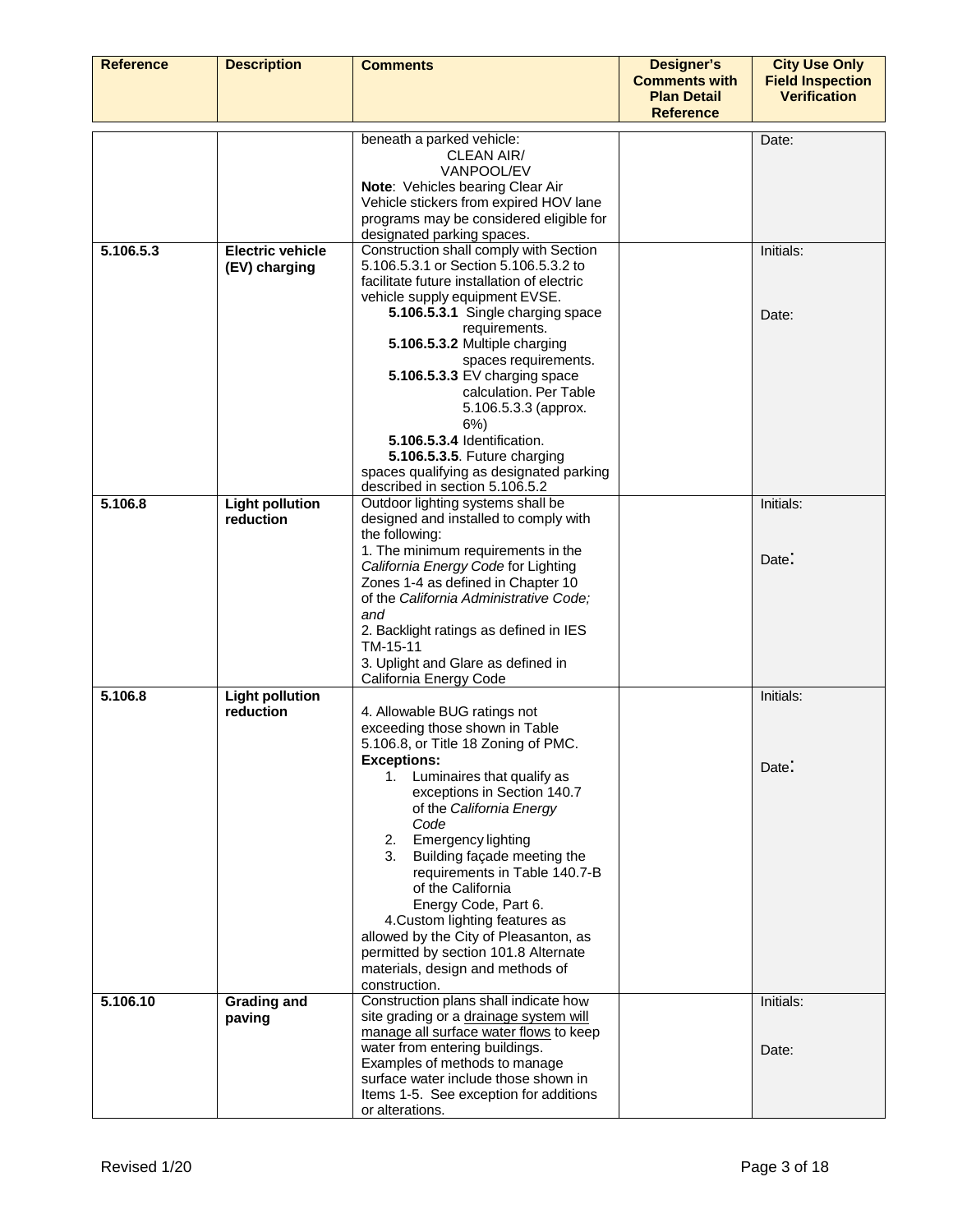| <b>Reference</b>                                                    | <b>Description</b>                                                  | <b>Comments</b>                                                                                                                                                                                                                                                                                                                                                                                                                                                                                                                 | <b>Designer's</b><br><b>Comments with</b><br><b>Plan Detail</b> | <b>City Use Only</b><br><b>Field Inspection</b><br><b>Verification</b> |
|---------------------------------------------------------------------|---------------------------------------------------------------------|---------------------------------------------------------------------------------------------------------------------------------------------------------------------------------------------------------------------------------------------------------------------------------------------------------------------------------------------------------------------------------------------------------------------------------------------------------------------------------------------------------------------------------|-----------------------------------------------------------------|------------------------------------------------------------------------|
|                                                                     |                                                                     |                                                                                                                                                                                                                                                                                                                                                                                                                                                                                                                                 | <b>Reference</b>                                                |                                                                        |
| 5.106.12                                                            | <b>Shade Trees</b>                                                  | Shade trees shall be planted to comply<br>with Sections 5.106.12.1,5.106.12.2,<br>and 5.106.12.3. Percentages shown<br>shall be measured at noon on the<br>summer solstice. Landscape irrigation<br>necessary to establish and maintain tree<br>health shall comply with section 5.304.6.                                                                                                                                                                                                                                       |                                                                 | Initials:<br>Date:                                                     |
| 5.106.12.1                                                          | <b>Surface parking</b><br>areas                                     | Shade tree plantings, minimum #10<br>container size, shall be installed to<br>provide shade over 50% of the parking<br>area within 15 years.<br>Exception: The surface parking area<br>covered by solar photovoltaic shade<br>structures, or shade structures, with<br>roofing materials that comply with table<br>A5.106.11.2.2 in appendix A5, are not<br>included in the total area calculation.                                                                                                                             |                                                                 | Initials:<br>Date:                                                     |
| 5.106.12.2                                                          | Landscape areas                                                     | Shade tree plantings, minimum #10<br>container size or equal shall be installed<br>to provide shade of 20% of the<br>landscape area within 15 years.<br>Exception: Playfields for organized<br>sport activity are not included in the total<br>area calculation.                                                                                                                                                                                                                                                                |                                                                 | Initials:<br>Date:                                                     |
| 5.106.12.30                                                         | Hardscape areas                                                     | Shade tree plantings, minimum #10<br>container size or equal shall be installed<br>to provide shade over 20% of the<br>hardscape area within15 years.<br><b>Exception: Walks, hardscape areas</b><br>covered by solar photovoltaic shade<br>structures, or shade structures.                                                                                                                                                                                                                                                    |                                                                 | Initials:<br>Date:                                                     |
|                                                                     | <b>Energy Efficiency Performance Requirements</b>                   |                                                                                                                                                                                                                                                                                                                                                                                                                                                                                                                                 |                                                                 |                                                                        |
| 5.201.1                                                             | <b>Scope</b>                                                        | Building meets or exceeds the<br>requirements of the California Energy<br>Efficiency Standards.                                                                                                                                                                                                                                                                                                                                                                                                                                 |                                                                 | Initials:<br>Date:                                                     |
| <b>Water Efficiency and Conservation</b><br><b>Indoor Water Use</b> |                                                                     |                                                                                                                                                                                                                                                                                                                                                                                                                                                                                                                                 |                                                                 |                                                                        |
| 5.303.1                                                             | <b>Meters</b>                                                       | Separate meters shall be installed for<br>the uses described in Sections<br>5.303.1.1 through 5.303.1.2.                                                                                                                                                                                                                                                                                                                                                                                                                        |                                                                 | Initials:<br>Date:                                                     |
| 5.303.1.1                                                           | New buildings or<br>additions in<br>excess of 50,000<br>square feet | Separate submeters shall be installed as<br>follows:<br>1. For each individual leased,<br>rented or other tenant space<br>within the building projected to<br>consume more than 100 gal/day,<br>including, but not<br>limited to, spaces used for laundry<br>or cleaners, restaurant or food<br>service, medical or dental office,<br>laboratory, or beauty salon or<br>barber shop.<br>2. Where separate submeters<br>for individual building tenants<br>are unfeasible, for water<br>supplied to the following<br>subsystems: |                                                                 | Initials:<br>Date:                                                     |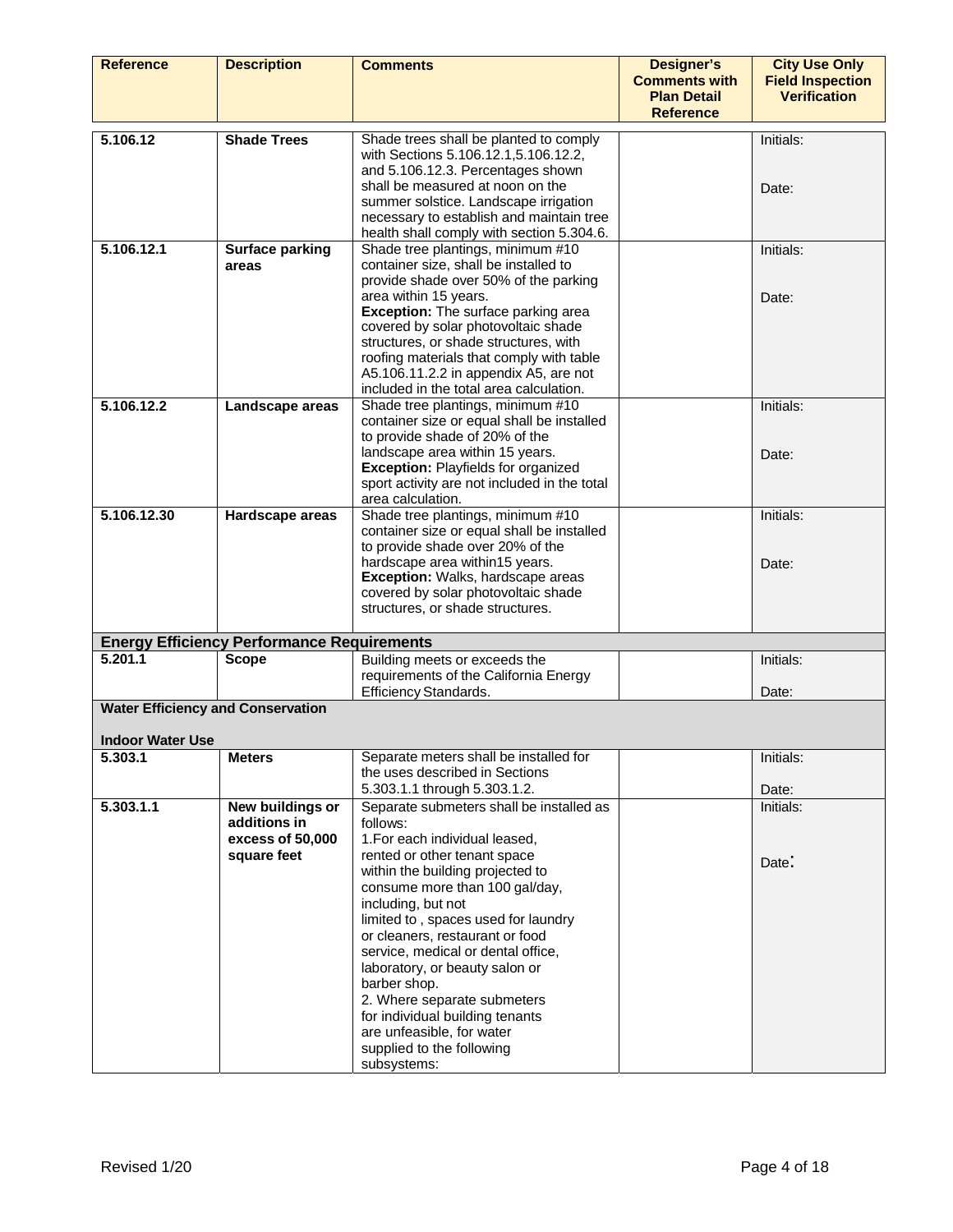| <b>Reference</b> | <b>Description</b>                                                  | <b>Comments</b>                                                                                                                                                                                                                                                                                                                                                                                                   | <b>Designer's</b><br><b>Comments with</b><br><b>Plan Detail</b><br><b>Reference</b> | <b>City Use Only</b><br><b>Field Inspection</b><br><b>Verification</b> |
|------------------|---------------------------------------------------------------------|-------------------------------------------------------------------------------------------------------------------------------------------------------------------------------------------------------------------------------------------------------------------------------------------------------------------------------------------------------------------------------------------------------------------|-------------------------------------------------------------------------------------|------------------------------------------------------------------------|
| 5.303.1.1        | New buildings or<br>additions in<br>excess of 50,000<br>square feet | a. Makeup water for cooling<br>towers where flow through is<br>greater than 500 gpm (30/L/s).<br>b. Makeup water for<br>evaporative coolers greater than<br>6 gpm (0.04 L/s).<br>c. Steam and hot-water boilers with<br>energy input more than 500,000 Btu/h<br>$(147 \text{ kW}).$                                                                                                                               |                                                                                     | Initials:<br>Date:                                                     |
| 5.303.1.2        | <b>Excess</b><br>consumption                                        | A separate submeter or metering device<br>shall be provided for any tenant within a<br>new building or an addition that is<br>projected to consume more than1,000<br>gal/day (3800 L/day).                                                                                                                                                                                                                        |                                                                                     | Initials:<br>Date:                                                     |
| 5,303.3          | Water<br>conserving<br>plumbing<br>fixtures and<br>fittings         | Plumbing fixtures (water closets and<br>urinals) and fittings (faucets and<br>showerheads) shall comply with the<br>following:                                                                                                                                                                                                                                                                                    |                                                                                     | Initials:<br>Date:                                                     |
| 5.303.3.1        | <b>Water closets</b>                                                | The effective flush volume of all water<br>closets shall not exceed 1.28 gallons<br>per flush. Tank-type water closets shall<br>be certified to the performance criteria of<br>the U.S. EPA WaterSense Specification<br>for tank-type toilets.<br>Note: The effective flush volume of dual<br>flush toilets is defined as the<br>composite, average flush<br>volume of two reduced<br>flushes and one full flush. |                                                                                     | Initials:<br>Date:                                                     |
| 5.303.3.2        | <b>Urinals</b>                                                      |                                                                                                                                                                                                                                                                                                                                                                                                                   |                                                                                     |                                                                        |
| 5.303.3.2.1      | <b>Wall-mounted</b><br>urinals                                      | The effective flush volume of wall<br>mounted urinals shall not exceed 0.125<br>gallons per flush.                                                                                                                                                                                                                                                                                                                |                                                                                     | Initials:<br>Date:                                                     |
| 5.303.3.2.2      | <b>Floor mounted</b><br>urinals                                     | The effective flush volume of floor<br>mounted urinals shall not exceed 0.5<br>gallons per flush.                                                                                                                                                                                                                                                                                                                 |                                                                                     | Initials:<br>Date:                                                     |
| 5.303.3.3        | <b>Showerheads</b>                                                  |                                                                                                                                                                                                                                                                                                                                                                                                                   |                                                                                     |                                                                        |
| 5.303.3.3.1      | <b>Single</b><br>showerhead                                         | Showerheads shall have a maximum<br>flow rate of not more than 1.8 gallons<br>per minute at 80 psi showerheads shall<br>be certified to the performance criteria of<br>the U.S. EPA WaterSense Specification<br>for showerheads.                                                                                                                                                                                  |                                                                                     | Initials:<br>Date:                                                     |
| 5.303.3.3.2      | <b>Multiple</b><br>showerheads<br>serving one<br>shower             | When a shower is served by more than<br>one showerhead, the combined flow rate<br>of all showerheads and/or other shower<br>outlets controlled by a single valve shall<br>not exceed 1.8 gallons per minute at 80<br>psi, or the shower shall be designed to<br>allow only one shower outlet to be in<br>operation at a time.<br>Note: A hand-held shower shall be<br>considered a showerhead.                    |                                                                                     | Initials:<br>Date:                                                     |
| 5.303.3.4.1      | Nonresidential<br>lavatory faucets                                  | Lavatory faucets shall have a maximum<br>flow rate of not more than 0.5 gallons<br>per minute at 60 psi.                                                                                                                                                                                                                                                                                                          |                                                                                     | Initials:<br>Date:                                                     |
| 5.303.3.4.2      | <b>Kitchen Faucets</b>                                              | Kitchen faucets shall have a maximum<br>flow rate of not more than 1.8 gallons<br>per minute at 60 PSI. Kitchen faucets                                                                                                                                                                                                                                                                                           |                                                                                     | Initials:                                                              |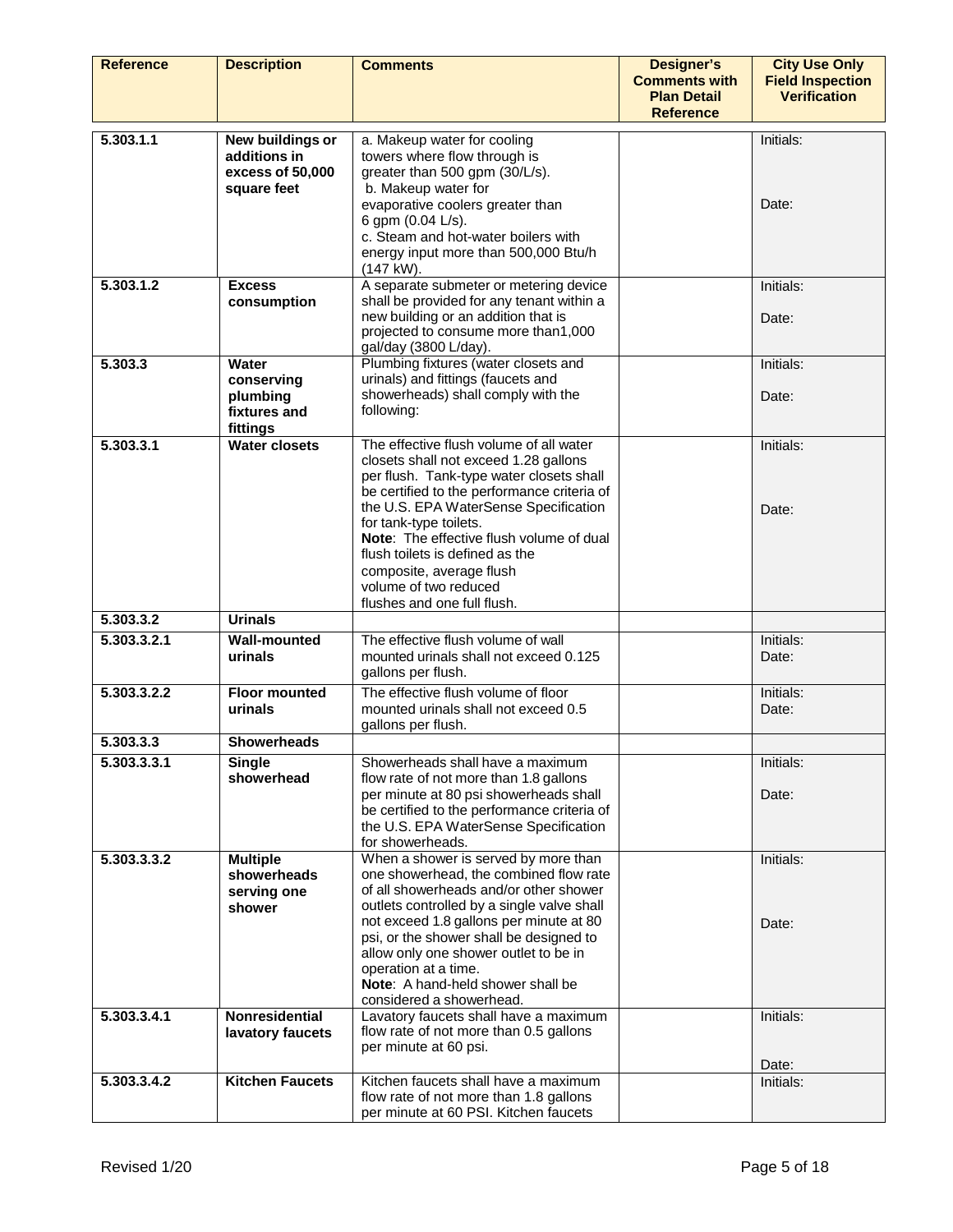| <b>Reference</b>                                       | <b>Description</b>                                                   | <b>Comments</b>                                                                                                                                                                                                                                                                                                                                                                                                                                                                                                                                                                                                                                                        | <b>Designer's</b><br><b>Comments with</b><br><b>Plan Detail</b><br><b>Reference</b> | <b>City Use Only</b><br><b>Field Inspection</b><br><b>Verification</b> |
|--------------------------------------------------------|----------------------------------------------------------------------|------------------------------------------------------------------------------------------------------------------------------------------------------------------------------------------------------------------------------------------------------------------------------------------------------------------------------------------------------------------------------------------------------------------------------------------------------------------------------------------------------------------------------------------------------------------------------------------------------------------------------------------------------------------------|-------------------------------------------------------------------------------------|------------------------------------------------------------------------|
|                                                        |                                                                      | may temporarily increase the flow<br>above the maximum rate, but not to<br>exceed 2.2 gallons per minute at 60<br>PSI, and must default to a maximum of<br>1.8 gallons per minute at 60 PSI                                                                                                                                                                                                                                                                                                                                                                                                                                                                            |                                                                                     | Date:                                                                  |
| 5.303.3.4.3                                            | <b>Wash fountains</b>                                                | Wash fountains shall have a maximum<br>flow rate of not more than 1.8 gallons<br>per minute/20 [rim space (inches) at 60<br>psi].                                                                                                                                                                                                                                                                                                                                                                                                                                                                                                                                      |                                                                                     | Initials:<br>Date:                                                     |
| 5.303.3.4.4                                            | <b>Metering faucets</b>                                              | Metering faucets shall not deliver more<br>than 0.20 gallons per cycle.                                                                                                                                                                                                                                                                                                                                                                                                                                                                                                                                                                                                |                                                                                     | Initials:                                                              |
| 5.303.3.4.5                                            | <b>Metering faucets</b><br>for wash<br>fountains                     | Metering faucets for wash fountains<br>shall have a maximum flow rate of not<br>more than 0.20 gallons per cycle/20 [rim<br>space (inches) at 60 psi].                                                                                                                                                                                                                                                                                                                                                                                                                                                                                                                 |                                                                                     | Date:<br>Initials:<br>Date:                                            |
| 5.303.4                                                | <b>Commercial</b><br>kitchen<br>equipment                            |                                                                                                                                                                                                                                                                                                                                                                                                                                                                                                                                                                                                                                                                        |                                                                                     | Initials:<br>Date                                                      |
| 5.303.4.1                                              | Food waste<br>disposers                                              | Disposers shall either modulate the use<br>of water to no more than 1 gpm when<br>the disposer is not in use (not actively<br>grinding food waste/no-load) or shall<br>automatically shut off after no more<br>than 10 minutes of inactivity. Disposers<br>shall use no more than 8 gpm of water.<br>Note: This code section does not affect<br>local jurisdiction authority to prohibit or<br>require disposer installation.                                                                                                                                                                                                                                          |                                                                                     | Initials:<br>Date:                                                     |
| 5.303.6                                                | <b>Standards for</b><br>plumbing fixtures<br>and fittings            | Plumbing fixtures and fittings<br>shall be installed in accordance with the<br>California Plumbing Code, and shall<br>meet the applicable standards<br>referenced in Table 1701.1 of the<br>California Plumbing Code and in<br>Chapter 6 of this code.                                                                                                                                                                                                                                                                                                                                                                                                                 |                                                                                     | Initials:<br>Date:                                                     |
| <b>Outdoor Water Use</b>                               |                                                                      |                                                                                                                                                                                                                                                                                                                                                                                                                                                                                                                                                                                                                                                                        |                                                                                     |                                                                        |
| 5.304.1<br><b>PMC</b><br>18.20.030<br>14.20<br>5.407.1 | <b>Outdoor potable</b><br>water use in<br>landscape areas<br>Weather | Nonresidential developments shall<br>comply with a local water efficient<br>landscape ordinance or the current<br>California Department of Water<br>Resources' Model Water Efficiency<br>Landscape Ordinance (MWELO),<br>whichever is more stringent.<br>Notes:<br>1) The California Department of Water<br><b>Resources Model Water Efficient</b><br>Landscape Ordinance (MWELO)<br>commencing with Section 490 of<br>Chapter 2.7, Division 2, Title 23,<br>California Code of Regulations.<br>2) MWELO and supporting documents,<br>including a water budget calculator, are<br>available at https://www.water.ca.gov/.<br>Provide a weather-resistant exterior wall |                                                                                     | Initials:<br>Date:<br>Initials:                                        |
|                                                        | protection                                                           | and foundation envelope as required by<br>California Building Code, Section 1402.2<br>and California Energy Code, Section                                                                                                                                                                                                                                                                                                                                                                                                                                                                                                                                              |                                                                                     | Date:                                                                  |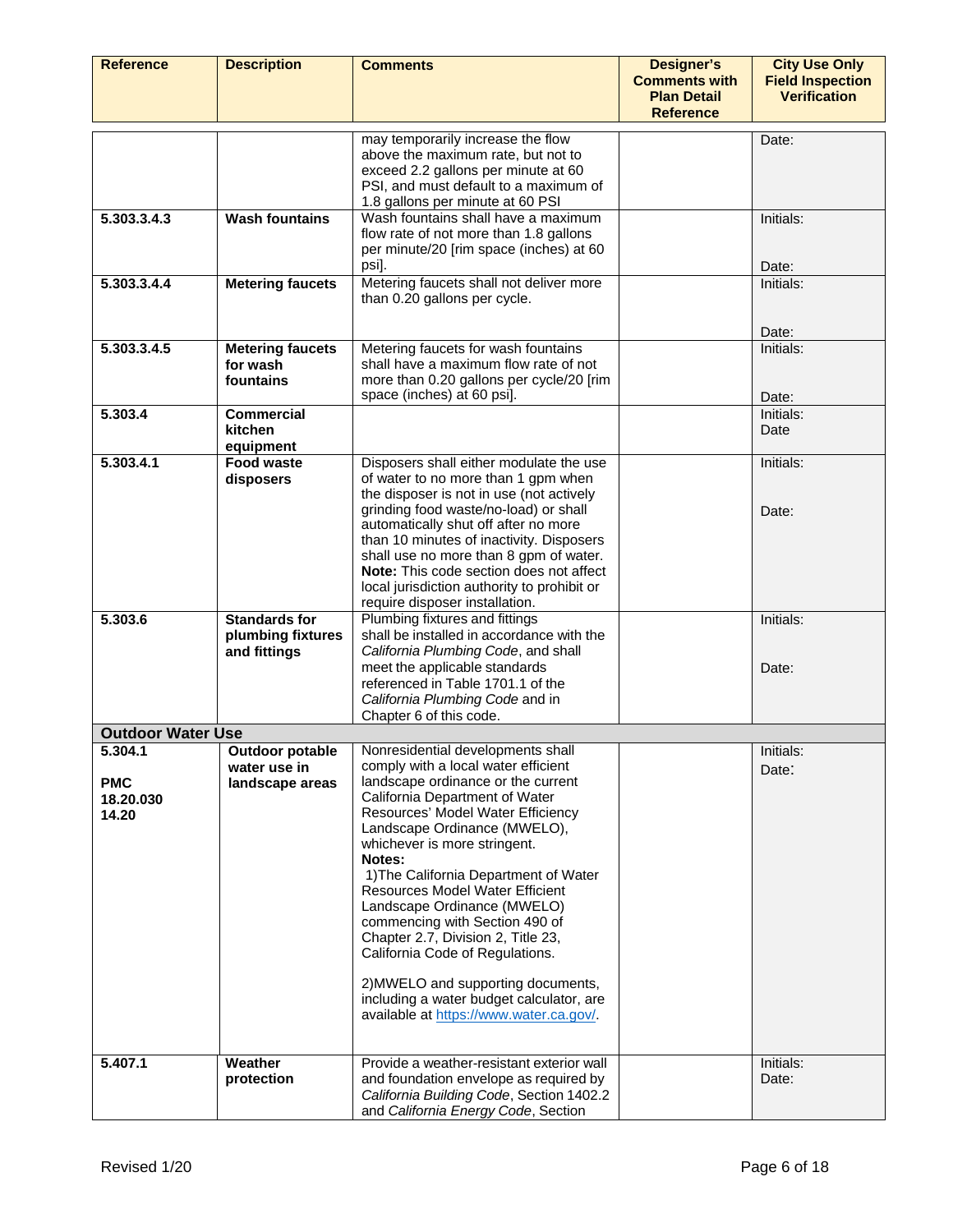| <b>Reference</b> | <b>Description</b>                 | <b>Comments</b>                                                                   | <b>Designer's</b><br><b>Comments with</b><br><b>Plan Detail</b><br><b>Reference</b> | <b>City Use Only</b><br><b>Field Inspection</b><br><b>Verification</b> |
|------------------|------------------------------------|-----------------------------------------------------------------------------------|-------------------------------------------------------------------------------------|------------------------------------------------------------------------|
|                  |                                    | 150, manufacturer's installation                                                  |                                                                                     |                                                                        |
|                  |                                    | instructions or local ordinance,                                                  |                                                                                     |                                                                        |
|                  |                                    | whichever is more stringent. <sup>3</sup>                                         |                                                                                     |                                                                        |
| 5.407.2          | <b>Moisture control</b>            | Employ moisture control                                                           |                                                                                     | Initials:                                                              |
|                  |                                    | measures by the following                                                         |                                                                                     |                                                                        |
|                  |                                    | methods;                                                                          |                                                                                     | Date:                                                                  |
| 5.407.2.1        | <b>Sprinklers</b>                  | Design and maintain                                                               |                                                                                     | Initials:                                                              |
|                  |                                    | landscape irrigation systems<br>to prevent irrigation spray on                    |                                                                                     | Date:                                                                  |
|                  |                                    | structures.                                                                       |                                                                                     |                                                                        |
| 5.407.2.2        | <b>Entries and</b>                 | Design exterior entries and openings to                                           |                                                                                     | Initials:                                                              |
|                  | openings                           | prevent water intrusion into buildings as                                         |                                                                                     |                                                                        |
|                  |                                    | follows.                                                                          |                                                                                     | Date:                                                                  |
| 5.407.2.2.1      | <b>Exterior door</b><br>protection | Primary exterior entries shall be covered<br>to prevent water intrusion by using  |                                                                                     | Initials:                                                              |
|                  |                                    | nonabsorbent floor and wall finishes                                              |                                                                                     |                                                                        |
|                  |                                    | within at least 2 feet around and                                                 |                                                                                     |                                                                        |
|                  |                                    | perpendicular to such openings plus at                                            |                                                                                     |                                                                        |
|                  |                                    | least one of the following:                                                       |                                                                                     | Date:                                                                  |
|                  |                                    | 1. An installed awning at least 4 feet in<br>depth.                               |                                                                                     |                                                                        |
|                  |                                    | 2. The door is protected by a roof                                                |                                                                                     |                                                                        |
|                  |                                    | overhang at least 4 feet in depth.                                                |                                                                                     |                                                                        |
|                  |                                    | 3. The door is recessed at least 4 feet.                                          |                                                                                     |                                                                        |
|                  |                                    | 4. Other methods which provide                                                    |                                                                                     |                                                                        |
|                  |                                    | equivalent protection. .                                                          |                                                                                     |                                                                        |
| 5.407.2.2.2      | <b>Flashing</b>                    | Install flashings integrated with a<br>drainage plane                             |                                                                                     | Initials:                                                              |
|                  |                                    |                                                                                   |                                                                                     | Date:                                                                  |
|                  |                                    | <b>Chapter 9.21 City Municipal Code Construction and Demolition Debris</b>        |                                                                                     |                                                                        |
| 9.21.020         | <b>Regulated</b>                   | A) Each applicant for a regulated                                                 |                                                                                     | Initials:                                                              |
|                  | projects                           | project shall comply with the diversion                                           |                                                                                     |                                                                        |
|                  |                                    | requirements of PMC 9.21. Compliance<br>with this chapter shall be a condition of |                                                                                     | Date:                                                                  |
|                  |                                    | approval for any building or demolition                                           |                                                                                     |                                                                        |
|                  |                                    | permit issued for a regulated project.                                            |                                                                                     |                                                                        |
|                  |                                    | The failure to impose this condition for                                          |                                                                                     |                                                                        |
|                  |                                    | any building or demolition permit shall                                           |                                                                                     |                                                                        |
|                  |                                    | not relieve the applicant from complying<br>with this chapter.                    |                                                                                     |                                                                        |
|                  |                                    | B. Each applicant for a project that is                                           |                                                                                     |                                                                        |
|                  |                                    | not a regulated project is encouraged to                                          |                                                                                     |                                                                        |
|                  |                                    | achieve an overall diversion rate of at                                           |                                                                                     |                                                                        |
|                  |                                    | least 75 percent. (Be advised C&D                                                 |                                                                                     |                                                                        |
|                  |                                    | debris taken to Pleasanton Garbage<br>Service will currently only result in a     |                                                                                     |                                                                        |
|                  |                                    | 72% diversion rate. Separation of                                                 |                                                                                     |                                                                        |
|                  |                                    | materials will be required to achieve                                             |                                                                                     |                                                                        |
|                  |                                    | a minimum 75% diversion rate.) (Ord.                                              |                                                                                     |                                                                        |
|                  |                                    | 2120 § 1, 2015; Ord. 1992 § 1, 2009).                                             |                                                                                     |                                                                        |
| 9.21.030         | <b>Waste</b>                       | A. WMP Application. Each applicant of<br>a regulated project shall submit an      |                                                                                     | Initials:                                                              |
|                  | management<br>plan                 | electronic WMP application through the                                            |                                                                                     |                                                                        |
|                  |                                    | city's designated online waste                                                    |                                                                                     | Date:                                                                  |
|                  |                                    | management and tracking system prior                                              |                                                                                     |                                                                        |
|                  |                                    | to beginning any project that requires a                                          |                                                                                     |                                                                        |
|                  |                                    | building, demolition, or similar<br>construction permit. The completed            |                                                                                     |                                                                        |
|                  |                                    | WMP application shall include all of the                                          |                                                                                     |                                                                        |
|                  |                                    | following:                                                                        |                                                                                     |                                                                        |
|                  |                                    | 1. The address or location, building                                              |                                                                                     |                                                                        |
|                  |                                    | permit number(s) and description of the                                           |                                                                                     |                                                                        |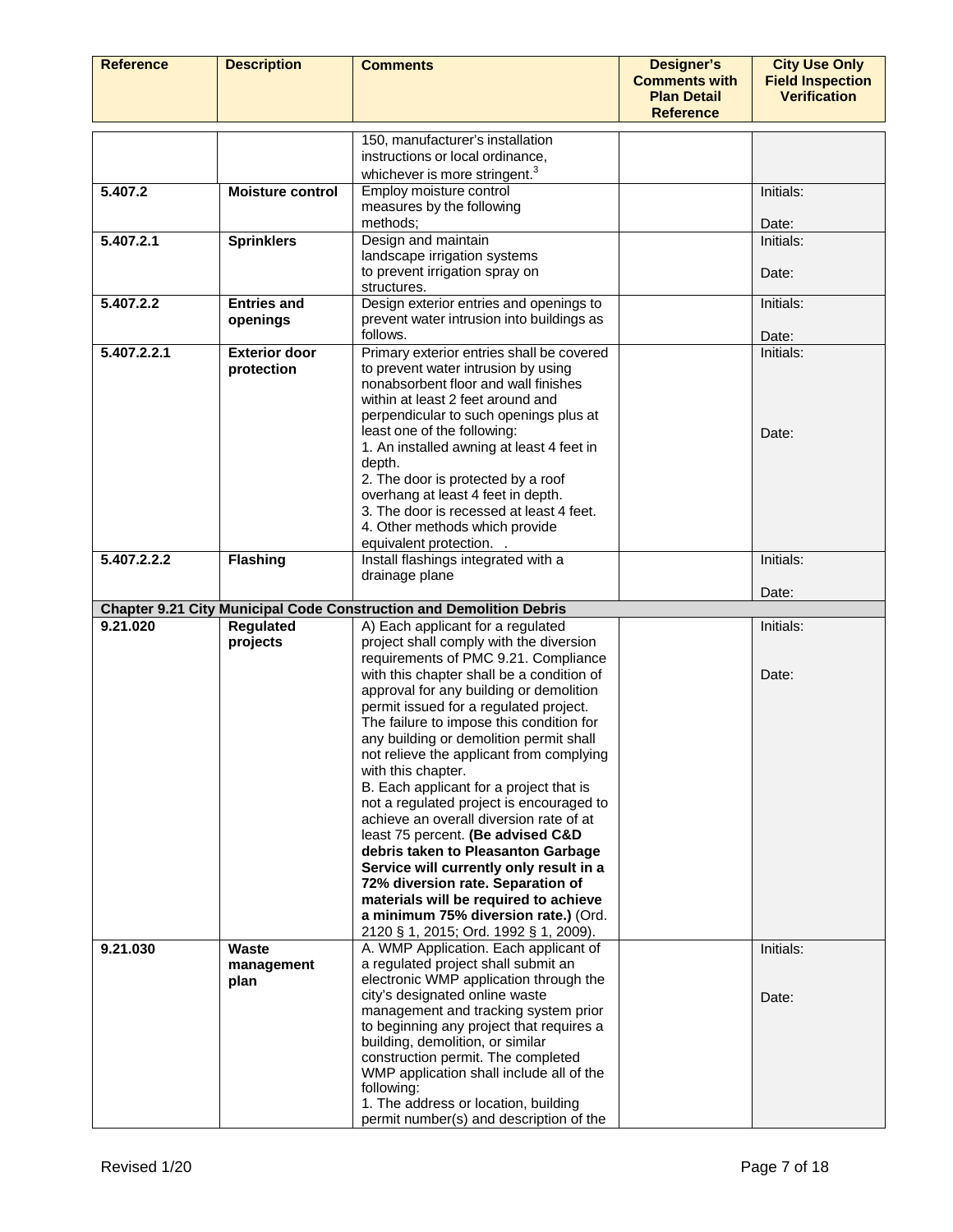| <b>Reference</b> | <b>Description</b> | <b>Comments</b>                                                                     | <b>Designer's</b><br><b>Comments with</b> | <b>City Use Only</b><br><b>Field Inspection</b> |
|------------------|--------------------|-------------------------------------------------------------------------------------|-------------------------------------------|-------------------------------------------------|
|                  |                    |                                                                                     | <b>Plan Detail</b>                        | <b>Verification</b>                             |
|                  |                    |                                                                                     | <b>Reference</b>                          |                                                 |
|                  |                    | project;                                                                            |                                           |                                                 |
|                  |                    | 2. Project information, such as the job                                             |                                           |                                                 |
|                  |                    | valuation, area of work, permit number,<br>tract information (if known), project    |                                           |                                                 |
|                  |                    | diversion rate and relevant personnel                                               |                                           |                                                 |
|                  |                    | involved with this WMP;                                                             |                                           |                                                 |
|                  |                    | 3. The estimated quantities of all                                                  |                                           |                                                 |
|                  |                    | materials to be salvaged, recycled                                                  |                                           |                                                 |
|                  |                    | and/or disposed;                                                                    |                                           |                                                 |
|                  |                    | 4. The hauling and disposal method;<br>5. The facility or facilities being utilized |                                           |                                                 |
|                  |                    | for salvage, recycling or disposal of                                               |                                           |                                                 |
|                  |                    | construction or demolition materials;                                               |                                           |                                                 |
|                  |                    | 6. The applicant shall certify their                                                |                                           |                                                 |
|                  |                    | acknowledgement of, and agreement to<br>comply with both the city's franchise       |                                           |                                                 |
|                  |                    | collector requirements and hauling and                                              |                                           |                                                 |
|                  |                    | self-hauling regulations. (Ord. 2120 § 1,                                           |                                           |                                                 |
|                  |                    | 2015; Ord. 1992 § 1, 2009).                                                         |                                           |                                                 |
| 5.410.1.1        | <b>Additions</b>   | All additions conducted within a 12-<br>month period under single                   |                                           | Initials:                                       |
|                  |                    | or multiple permits, resulting in an                                                |                                           |                                                 |
|                  |                    | increase of 30 percent or more in floor                                             |                                           | Date:                                           |
|                  |                    | area, shall provide recycling areas on                                              |                                           |                                                 |
|                  |                    | site.<br><b>Exception:</b> Additions within a tenant                                |                                           |                                                 |
|                  |                    | space resulting in less than a 30-                                                  |                                           |                                                 |
|                  |                    | percent increase in the tenant space                                                |                                           |                                                 |
|                  |                    | floor area.                                                                         |                                           |                                                 |
| 5.410.2          | Commissioning      | For new buildings 10,000 square feet<br>and over, building                          |                                           | Initials:                                       |
|                  |                    | commissioning for all building systems                                              |                                           |                                                 |
|                  |                    | covered by Title 24, Part 6, process                                                |                                           | Date:                                           |
|                  |                    | systems and renewable energy systems                                                |                                           |                                                 |
|                  |                    | shall be included in the design and                                                 |                                           |                                                 |
|                  |                    | construction processes of the building<br>project.                                  |                                           |                                                 |
|                  |                    | All occupancies other than I-occupancies                                            |                                           |                                                 |
|                  |                    | and L-occupancies shall comply with the                                             |                                           |                                                 |
|                  |                    | California Energy Code as prescribed in                                             |                                           |                                                 |
|                  |                    | California Energy Code Section 120.8.                                               |                                           |                                                 |
|                  |                    | For I-occupancies which are not<br>regulated by OSHPD or for I-                     |                                           |                                                 |
|                  |                    | occupancies and L-occupancies which                                                 |                                           |                                                 |
|                  |                    | are not regulated by the California                                                 |                                           |                                                 |
|                  |                    | Energy Code Section 100.0                                                           |                                           |                                                 |
|                  |                    | Scope; all requirements in sections                                                 |                                           |                                                 |
|                  |                    | 5.410.2 through 5.410.2.6 shall apply.<br>Commissioning requirements shall          |                                           |                                                 |
|                  |                    | include items listed in Section 5.410.2.                                            |                                           |                                                 |
|                  |                    | Commissioning requirements shall                                                    |                                           |                                                 |
|                  |                    | include items listed in Section                                                     |                                           |                                                 |
|                  |                    | 5.410.2                                                                             |                                           |                                                 |
|                  |                    | <b>Exceptions:</b><br>1. Unconditional warehouses of any                            |                                           |                                                 |
|                  |                    | size.                                                                               |                                           |                                                 |
|                  |                    | 2. Areas under 10,000 feet                                                          |                                           |                                                 |
|                  |                    | used for offices or other                                                           |                                           |                                                 |
|                  |                    | conditioned accessory<br>spaces within unconditioned                                |                                           |                                                 |
|                  |                    | warehouses                                                                          |                                           |                                                 |
|                  |                    | 3. Tenant improvements less than                                                    |                                           |                                                 |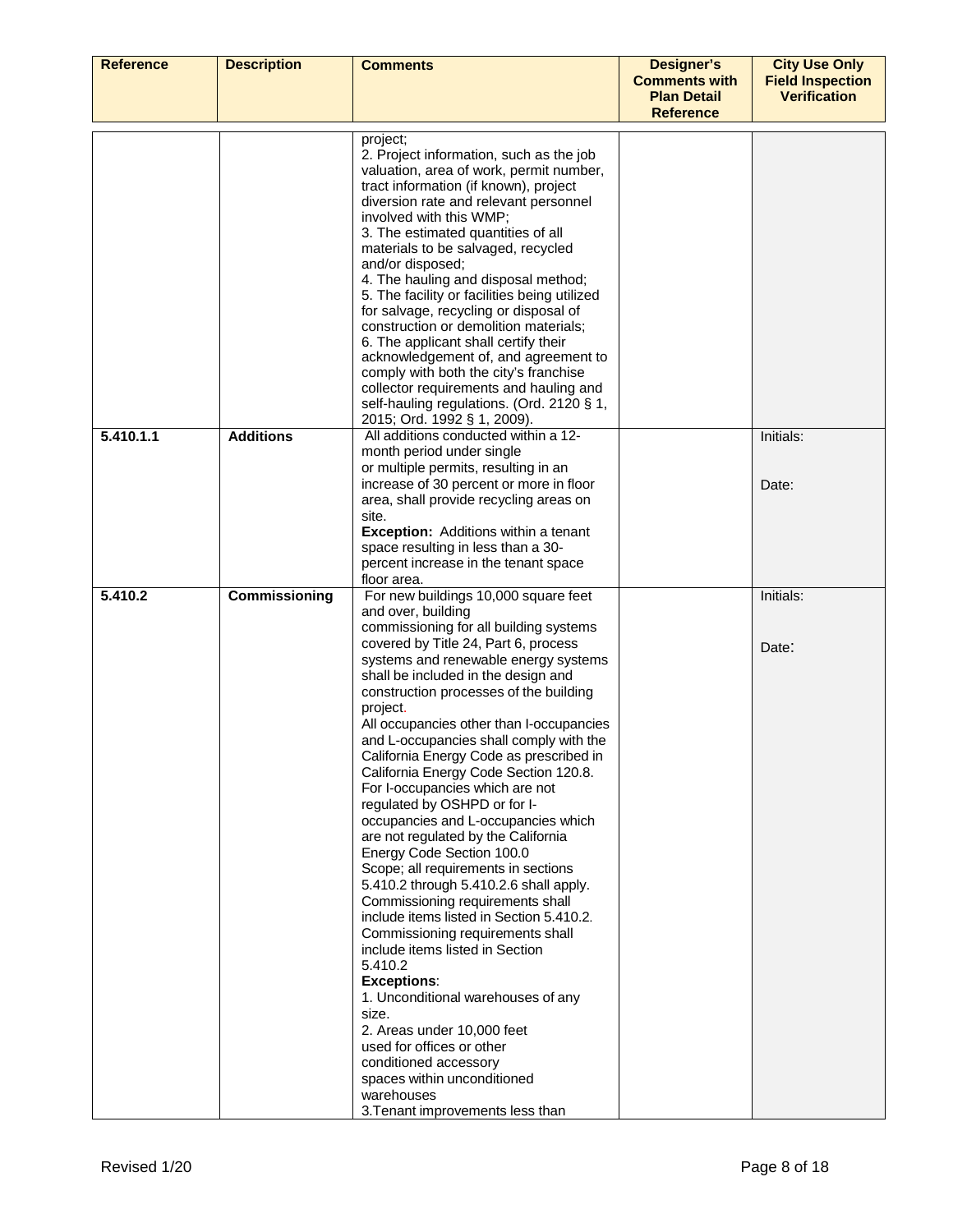| <b>Reference</b> | <b>Description</b>                              | <b>Comments</b>                                                                                                                                                                                                                         | <b>Designer's</b><br><b>Comments with</b><br><b>Plan Detail</b><br><b>Reference</b> | <b>City Use Only</b><br><b>Field Inspection</b><br><b>Verification</b> |
|------------------|-------------------------------------------------|-----------------------------------------------------------------------------------------------------------------------------------------------------------------------------------------------------------------------------------------|-------------------------------------------------------------------------------------|------------------------------------------------------------------------|
|                  |                                                 | 10,000 square feet as described in<br>Section 303.1.1.                                                                                                                                                                                  |                                                                                     |                                                                        |
|                  |                                                 | 4. Open parking garages of any size, or<br>open parking garage areas of any size,<br>within a structure.                                                                                                                                |                                                                                     |                                                                        |
| 5.410.2.1        | Owner's Project<br><b>Requirements</b><br>(OPR) | Documented before the<br>design phase of the project begins the<br>OPR shall include items listed in Section<br>5.410.2.1                                                                                                               |                                                                                     | Initials:<br>Date:                                                     |
| 5.410.2.2        | <b>Basis of Design</b><br>(BOD)                 | A written explanation of how the design<br>of the building systems meets the OPR<br>shall be completed at the design phase<br>of the building project to cover the                                                                      |                                                                                     | Initials:<br>Date:                                                     |
| 5.410.2.3        | Commissioning<br>Plan                           | systems listed in Section 5.410.2.2.<br>A commissioning plan describing how<br>the project will be commissioned shall                                                                                                                   |                                                                                     | Initials:                                                              |
| 5.410.2.4        | <b>Functional</b><br><b>Performance</b>         | include items listed in Section 5.410.2.3.<br>Functional performance testing shall<br>demonstrate the correct installation and                                                                                                          |                                                                                     | Date:<br>Initials:                                                     |
|                  | <b>Testing</b>                                  | operation of each component, system<br>and system-to-system interface in<br>accordance with the approved plans and<br>specifications.                                                                                                   |                                                                                     | Date:                                                                  |
| 5.410.2.5        | <b>Documentation</b><br>and training            | A systems manual and systems<br>operations training are required.                                                                                                                                                                       |                                                                                     | <b>Initials</b><br>Date:                                               |
| 5.410.2.5.1      | <b>Systems Manual</b>                           | The systems manual shall be delivered<br>to the building owner or representative<br>and facilities operator and shall include<br>the items listed in Section 5.410.2.5.1.                                                               |                                                                                     | Initials:<br>Date:                                                     |
| 5.410.2.5.2      | <b>Systems</b><br>operations<br>training        | A program for training of the<br>appropriate maintenance staff for each<br>equipment type and/or system shall be<br>developed and shall include items listed                                                                            |                                                                                     | Initials:<br>Date:                                                     |
| 5.410.2.6        | Commissioning<br>report                         | in Section 5.410.2.5.2.<br>A report of commissioning<br>process activities undertaken<br>through the design and<br>construction phases of the<br>building project shall be<br>completed and provided to the<br>owner or representative. |                                                                                     | Initials:<br>Date:                                                     |
| 5.410.4          | <b>Testing and</b><br>adjusting                 | Testing and adjusting of systems shall<br>be required for buildings less than<br>10,000 square feet. Applies to new<br>systems serving additions or alterations.                                                                        |                                                                                     | Initials:<br>Date:                                                     |
| 5.410.4.2        | <b>Systems</b>                                  | Develop a written plan of procedures for<br>testing and adjusting systems. Systems<br>to be included for testing and adjusting<br>shall include, as applicable to the                                                                   |                                                                                     | Initials:<br>Date:                                                     |
|                  |                                                 | project, the systems listed in Section<br>5.410.4.2.                                                                                                                                                                                    |                                                                                     |                                                                        |
| 5.410.4.3        | <b>Procedures</b>                               | Perform testing and adjusting<br>procedures in accordance with<br>applicable standards on each system as                                                                                                                                |                                                                                     | Initials:<br>Date:                                                     |
| 5.410.4.3.1      | <b>HVAC Balancing</b>                           | determined by the enforcing agency.<br>Before a new space-conditioning system                                                                                                                                                           |                                                                                     | Initials:                                                              |
|                  |                                                 | serving a building or space is operated<br>for normal use, balance in accordance<br>with the procedures defined by national<br>standards listed in Section 5.410.4.3.1<br>or as approved by the enforcing agency.                       |                                                                                     | Date:                                                                  |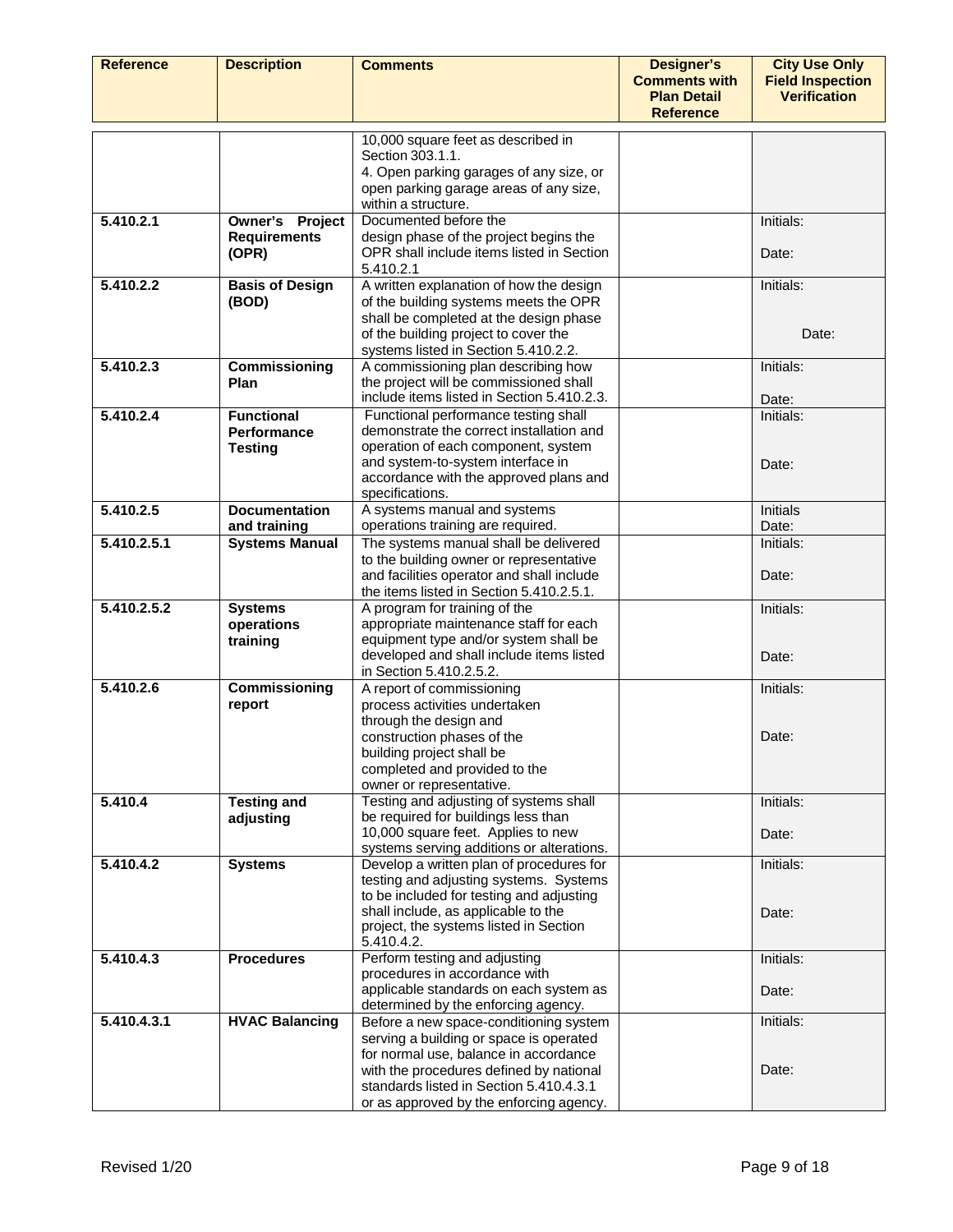| <b>Reference</b>             | <b>Description</b>                            | <b>Comments</b>                                                                                                                                                                                                                                                                                                                                                                                                                      | <b>Designer's</b><br><b>Comments with</b><br><b>Plan Detail</b><br><b>Reference</b> | <b>City Use Only</b><br><b>Field Inspection</b><br><b>Verification</b> |
|------------------------------|-----------------------------------------------|--------------------------------------------------------------------------------------------------------------------------------------------------------------------------------------------------------------------------------------------------------------------------------------------------------------------------------------------------------------------------------------------------------------------------------------|-------------------------------------------------------------------------------------|------------------------------------------------------------------------|
| 5,410,4.4                    | <b>Reporting</b>                              | After completion of testing, adjusting<br>and balancing, provide a final report of<br>testing signed by the individual<br>responsible for performing these<br>services.                                                                                                                                                                                                                                                              |                                                                                     | Initials:<br>Date                                                      |
| 5,410,4.5                    | <b>Operation and</b><br>maintenance<br>manual | Provide the building owner with<br>detailed operating and maintenance<br>instructions and copies of<br>guaranties/warranties for each system<br>prior to final inspection.                                                                                                                                                                                                                                                           |                                                                                     | Initials:<br>Date:                                                     |
| 5.410.4.5.1                  | Inspections and<br>reports                    | Include a copy of all inspection<br>verifications and reports required by the<br>enforcing agency.                                                                                                                                                                                                                                                                                                                                   |                                                                                     | Initials:<br>Date:                                                     |
| <b>Environmental Quality</b> |                                               |                                                                                                                                                                                                                                                                                                                                                                                                                                      |                                                                                     |                                                                        |
| <b>Fireplaces</b>            |                                               |                                                                                                                                                                                                                                                                                                                                                                                                                                      |                                                                                     |                                                                        |
| 5.503.1                      |                                               | Install only a direct-vent sealed-<br>combustion gas or sealed wood-burning<br>fireplace or a sealed woodstove and<br>refer to residential requirements in the<br>California Energy Code, Title 24, Part 6,                                                                                                                                                                                                                          |                                                                                     | Initials:<br>Date:                                                     |
| 5.503.1.1                    | Woodstoves                                    | Subchapter 7, Section 150.<br>Woodstoves shall comply with US EPA<br>New Source Performance Standards<br>(NSPS) emission limits, where<br>applicable, and shall have a permanent<br>label indicating they are certified to<br>meet the emission limits.                                                                                                                                                                              |                                                                                     | Initials:<br>Date:                                                     |
| <b>Pollutant Control</b>     |                                               |                                                                                                                                                                                                                                                                                                                                                                                                                                      |                                                                                     |                                                                        |
| 5.504.1                      | <b>Temporary</b><br>ventilation               | If the HVAC system is used during<br>construction, use return air filters with a<br>MERV of 8, based on ASHRAE 52.2-<br>1999, or an average efficiency of 30%<br>based on ASHRAE 52.1-1992, or an<br>average efficiency of 30% based on<br>ASHRAE 52.1-1992. Replace all filters<br>immediately prior to occupancy. Applies<br>to additions or alterations.                                                                          |                                                                                     | Initials:<br>Date:                                                     |
| 5.504.3                      | <b>Covering of duct</b><br>openings           | At the time of rough installation and<br>during storage on the construction site<br>and until final startup of the heating,<br>cooling and ventilating equipment, all<br>duct and other related air distribution<br>component openings shall be covered<br>with tape, plastic, Sheetmetal or other<br>methods acceptable to the enforcing<br>agency to reduce the amount of dust,<br>water and debris which may enter the<br>system. |                                                                                     | Initials:<br>Date:                                                     |
| 5.504.4                      | <b>Finish material</b><br>pollutant control   | Finish materials shall comply with<br>Sections 5.504.1 through 5.504.4.6                                                                                                                                                                                                                                                                                                                                                             |                                                                                     | Initials:<br>Date:                                                     |
| 5.504.4.1                    | Adhesives,<br>sealants, caulks                | Adhesives and sealants used on the<br>project shall meet the<br>requirements of the following<br>standards.<br>1.Adhesives, adhesive<br>bonding primers, adhesive<br>primers, sealants, sealant<br>primers and caulks shall<br>comply with local or<br>regional air pollution                                                                                                                                                        |                                                                                     | Initials:<br>Date:                                                     |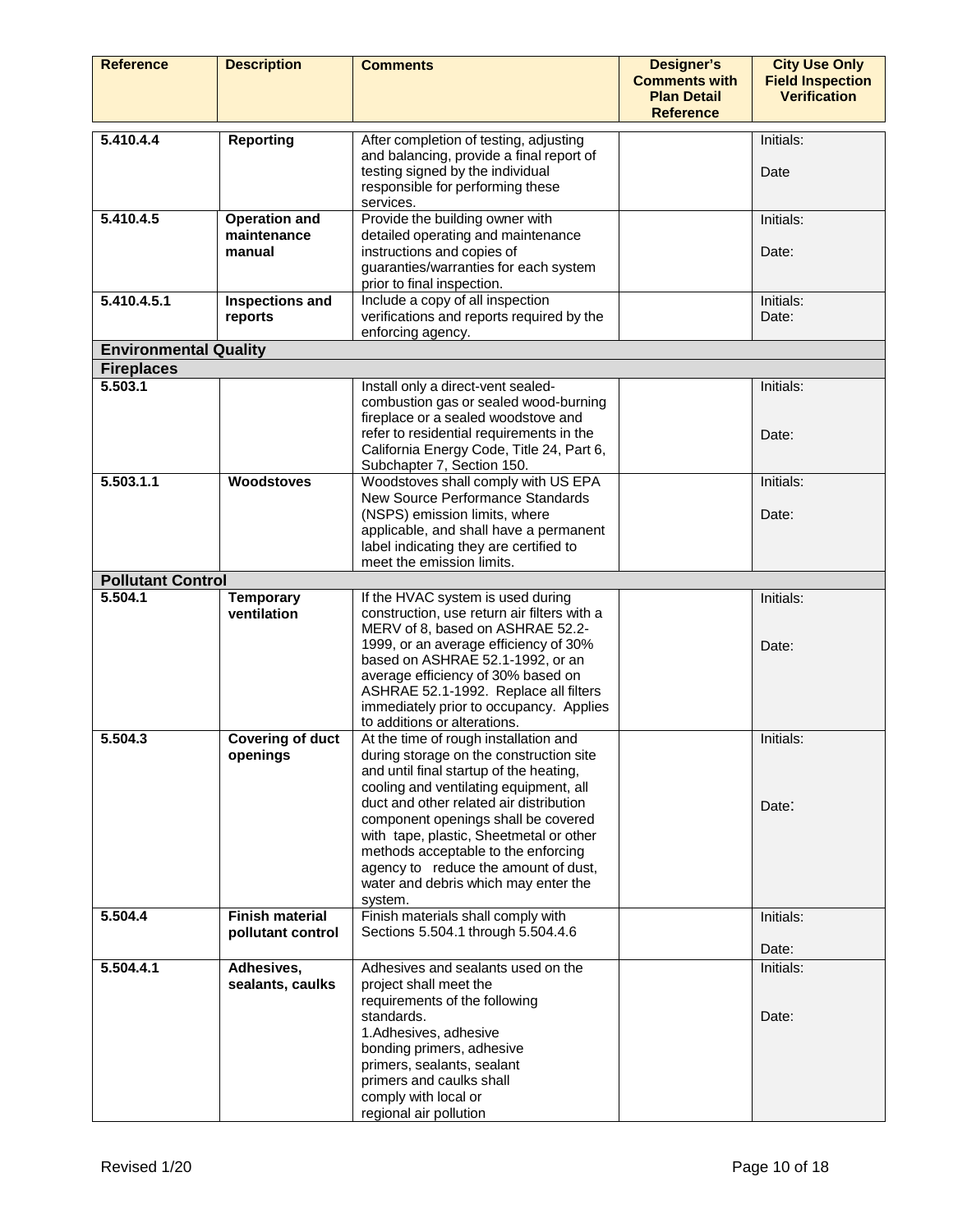| <b>Reference</b> | <b>Description</b>                | <b>Comments</b>                                                                  | <b>Designer's</b><br><b>Comments with</b> | <b>City Use Only</b><br><b>Field Inspection</b> |
|------------------|-----------------------------------|----------------------------------------------------------------------------------|-------------------------------------------|-------------------------------------------------|
|                  |                                   |                                                                                  | <b>Plan Detail</b><br><b>Reference</b>    | <b>Verification</b>                             |
|                  |                                   |                                                                                  |                                           |                                                 |
|                  |                                   | control or air quality<br>management district rules                              |                                           |                                                 |
|                  |                                   | where applicable or                                                              |                                           |                                                 |
|                  |                                   | SCAQMD Rule 1168 VOC                                                             |                                           |                                                 |
|                  |                                   | limits, as shown in Tables                                                       |                                           |                                                 |
|                  |                                   | 5.504.4.1 and 5.504.4.2.                                                         |                                           |                                                 |
|                  |                                   | 2. Aerosol adhesives and                                                         |                                           |                                                 |
|                  |                                   | smaller unit sizes of<br>adhesives and sealant or                                |                                           |                                                 |
|                  |                                   | caulking compounds (in units                                                     |                                           |                                                 |
|                  |                                   | of product, less packaging,                                                      |                                           |                                                 |
|                  |                                   | which do                                                                         |                                           |                                                 |
|                  |                                   | not weigh more than one pound and do                                             |                                           |                                                 |
|                  |                                   | not consist of more than 16<br>fluid ounces) shall comply                        |                                           |                                                 |
|                  |                                   | with statewide VOC                                                               |                                           |                                                 |
|                  |                                   | standards and other                                                              |                                           |                                                 |
|                  |                                   | requirements, including                                                          |                                           |                                                 |
|                  |                                   | prohibitions on use of certain                                                   |                                           |                                                 |
|                  |                                   | toxic compounds, of California<br>Code of Regulations, Title 17,                 |                                           |                                                 |
|                  |                                   | commencing with Section                                                          |                                           |                                                 |
|                  |                                   | 94507.                                                                           |                                           |                                                 |
| 5.504.3          | <b>Paints and</b>                 | Architectural paints and coatings shall                                          |                                           | Initials:                                       |
| 5.504.4.3.1      | coatings<br><b>Aerosol paints</b> | comply with Table 5.504.4.3.<br>Aerosol paints and coatings                      |                                           | Date:<br>Initials:                              |
|                  | and coatings                      | shall meet the Product-                                                          |                                           |                                                 |
|                  |                                   | Weighted MIR Limits for ROC                                                      |                                           |                                                 |
|                  |                                   | in Section $94522(a)(3)$ and                                                     |                                           | Date:                                           |
|                  |                                   | other requirements, including                                                    |                                           |                                                 |
|                  |                                   | prohibitions on use of certain<br>toxic compounds and ozone                      |                                           |                                                 |
|                  |                                   | depleting substances (CCR,                                                       |                                           |                                                 |
|                  |                                   | Title 17, Section 94520, et                                                      |                                           |                                                 |
|                  |                                   | seq.).                                                                           |                                           |                                                 |
| 5.504.4.3.2      | Verification                      | Verification of compliance with this<br>section shall be provided at the request |                                           | Initials:                                       |
|                  |                                   | of the enforcing agency.                                                         |                                           | Date:                                           |
| 5.504.4.4.4      | Carpet systems                    | All carpet cushion installed in the                                              |                                           | Initials:                                       |
|                  |                                   | building interior shall meet the                                                 |                                           |                                                 |
|                  |                                   | requirements of the Carpet and Rug                                               |                                           | Date:                                           |
| 5.504.4.4.4.1    | Carpet cushion                    | Institute's Green Label program.<br>All carpet cushion installed in the          |                                           | Initials:                                       |
|                  |                                   | building interior shall meet the                                                 |                                           |                                                 |
|                  |                                   | requirements of the Carpet and Rug                                               |                                           | Date:                                           |
| 5.504.4.4.2      | Carpet adhesive                   | Institute's Green Label program.<br>All carpet adhesive shall meet the           |                                           | Initials:                                       |
|                  |                                   | requirements of Table 5.504.4.1.                                                 |                                           | Date:                                           |
| 5.504.4.5        | <b>Composite wood</b>             | Hardwood plywood, particleboard                                                  |                                           | Initials:                                       |
|                  | products                          | and medium density                                                               |                                           |                                                 |
|                  |                                   | fiberboard composite wood                                                        |                                           |                                                 |
|                  |                                   | products used on the interior<br>or exterior of the building shall               |                                           | Date:                                           |
|                  |                                   | meet the requirements for                                                        |                                           |                                                 |
|                  |                                   | formaldehyde as specified in                                                     |                                           |                                                 |
|                  |                                   | Table 5.504.4.5.                                                                 |                                           |                                                 |
| 5.504.4.5.3      | <b>Documentation</b>              | Verification of compliance with this                                             |                                           | Initials:                                       |
|                  |                                   | section shall be provided as requested<br>by the enforcing agency.               |                                           |                                                 |
|                  |                                   | Documentation shall include at least one                                         |                                           | Date:                                           |
|                  |                                   | of the following:                                                                |                                           |                                                 |
|                  |                                   | 1. Product certifications and                                                    |                                           |                                                 |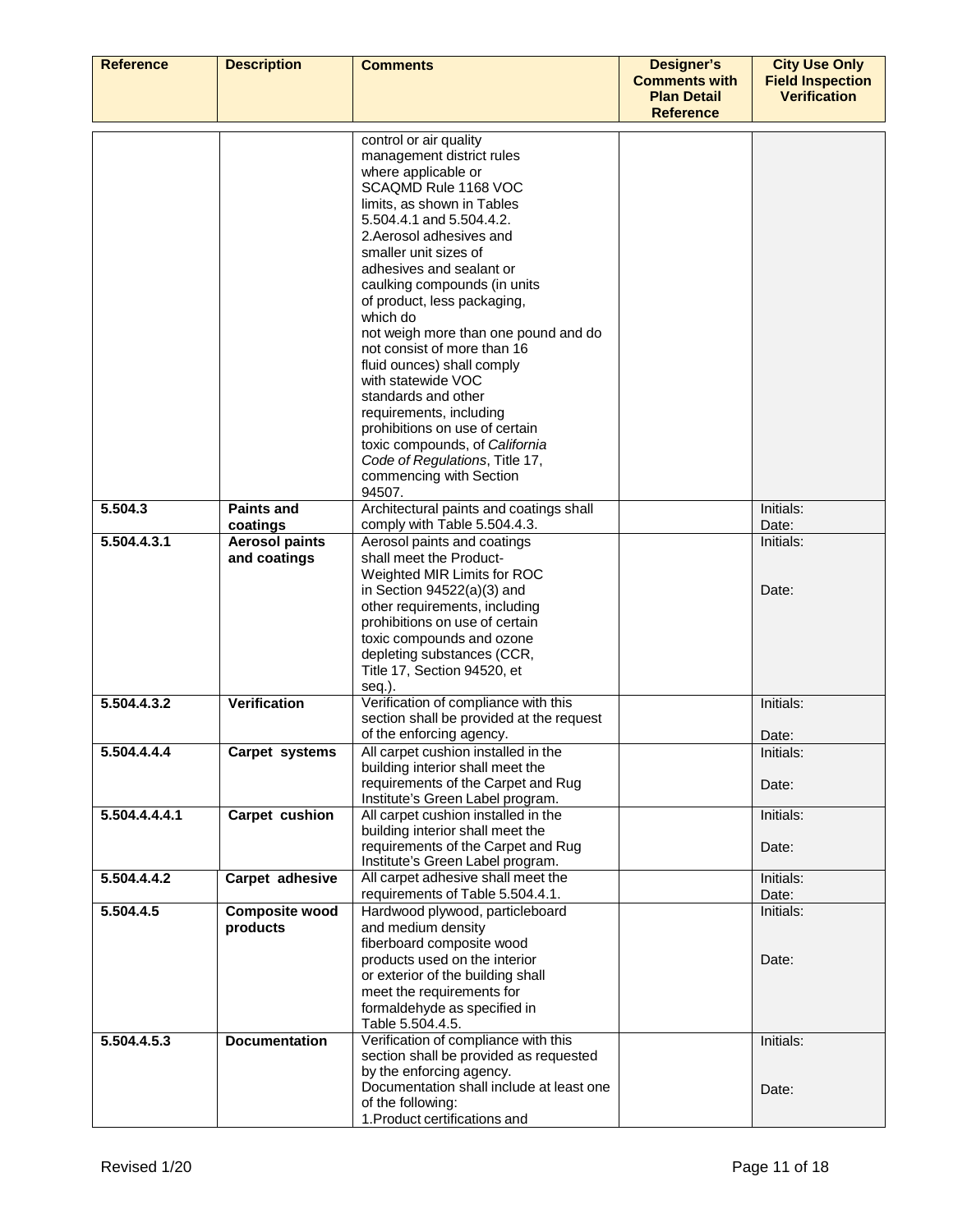| <b>Reference</b>                          | <b>Description</b>                       | <b>Comments</b>                                                             | <b>Designer's</b><br><b>Comments with</b> | <b>City Use Only</b><br><b>Field Inspection</b> |
|-------------------------------------------|------------------------------------------|-----------------------------------------------------------------------------|-------------------------------------------|-------------------------------------------------|
|                                           |                                          |                                                                             | <b>Plan Detail</b><br><b>Reference</b>    | <b>Verification</b>                             |
|                                           |                                          | specifications.                                                             |                                           |                                                 |
|                                           |                                          | 2. Chain of custody certifications.                                         |                                           |                                                 |
|                                           |                                          | 3. Product labeled and                                                      |                                           |                                                 |
|                                           |                                          | invoiced as meeting the                                                     |                                           |                                                 |
|                                           |                                          | <b>Composite Wood Products</b>                                              |                                           |                                                 |
|                                           |                                          | regulation (see CCR, Title                                                  |                                           |                                                 |
|                                           |                                          | 17, Section 93120, et seq.).                                                |                                           |                                                 |
|                                           |                                          | 4. Exterior grade products marked as                                        |                                           |                                                 |
|                                           |                                          | meeting the PS-1 or PS-2                                                    |                                           |                                                 |
|                                           |                                          | standards of the Engineered Wood<br>Association, the Australian AS/NZS      |                                           |                                                 |
|                                           |                                          | 2269 or European 636 3S standards.                                          |                                           |                                                 |
|                                           |                                          | 5. Other methods acceptable to the                                          |                                           |                                                 |
|                                           |                                          | enforcing agency.                                                           |                                           |                                                 |
| 5.504.4.6                                 | <b>Resilient flooring</b>                | For 80 percent of floor area receiving                                      |                                           | Initials:                                       |
|                                           | systems                                  | resilient flooring, install resilient flooring                              |                                           |                                                 |
|                                           |                                          | which meets one of the following:<br>1. Certified under the Resilient Floor |                                           |                                                 |
|                                           |                                          | Covering Institute (RFCI) FloorScore                                        |                                           | Date:                                           |
|                                           |                                          | program.                                                                    |                                           |                                                 |
|                                           |                                          | 2. Compliant with the VOC-emission                                          |                                           |                                                 |
|                                           |                                          | limits and testing requirements                                             |                                           |                                                 |
|                                           |                                          | specified in the California Department                                      |                                           |                                                 |
|                                           |                                          | of Public Health's 2010 Standard                                            |                                           |                                                 |
|                                           |                                          | Method for the Testing and Evaluation                                       |                                           |                                                 |
|                                           |                                          | Chambers, Version 1.1, February<br>2010;                                    |                                           |                                                 |
|                                           |                                          | 3. Compliant with the Collaborative                                         |                                           |                                                 |
|                                           |                                          | for High Performance Schools                                                |                                           |                                                 |
|                                           |                                          | California (CA- CHPS) Criteria and                                          |                                           |                                                 |
|                                           |                                          | listed in the CHPS High                                                     |                                           |                                                 |
|                                           |                                          | Performance Product Database; or                                            |                                           |                                                 |
|                                           |                                          | 4. Products certified under UL<br><b>GREENGUARD Gold (formerly</b>          |                                           |                                                 |
|                                           |                                          | Greenguard Children's & Schools                                             |                                           |                                                 |
|                                           |                                          | Program).                                                                   |                                           |                                                 |
| 5.504.5.3                                 | <b>Filters</b>                           | In mechanically ventilated buildings,                                       |                                           | Initials:                                       |
|                                           |                                          | provide regularly occupied                                                  |                                           |                                                 |
|                                           |                                          | areas of the building with air filtration                                   |                                           |                                                 |
|                                           |                                          | media for outside and return air that<br>provides at least a MERV of 13.    |                                           | Date:                                           |
|                                           |                                          | MERV 13 filters shall be installed prior                                    |                                           |                                                 |
|                                           |                                          | to occupancy, and recommendations                                           |                                           |                                                 |
|                                           |                                          | for maintenance with filters of the same                                    |                                           |                                                 |
|                                           |                                          | value shall be included in the operation                                    |                                           |                                                 |
|                                           |                                          | and maintenance manual.                                                     |                                           |                                                 |
|                                           |                                          | <b>Exceptions:</b><br>1. Existing mechanical equipment.                     |                                           |                                                 |
|                                           |                                          |                                                                             |                                           |                                                 |
|                                           | <b>Indoor Moisture and Radon Control</b> |                                                                             |                                           |                                                 |
| 5.505.1                                   | Indoor moisture                          | Buildings shall meet or exceed the                                          |                                           | Initials:                                       |
|                                           | control                                  | provisions of California Building Code,                                     |                                           |                                                 |
|                                           |                                          | CCR, Title 24, Part 2, Sections 1203                                        |                                           | Date:                                           |
|                                           |                                          | and Chapter 14.1. <sup>3</sup>                                              |                                           |                                                 |
| <b>Air Quality and Exhaust</b><br>5.506.1 | Outside air                              | For mechanically or naturally                                               |                                           | Initials:                                       |
|                                           | delivery                                 | ventilated spaces in                                                        |                                           |                                                 |
|                                           |                                          | buildings, meet the minimum                                                 |                                           |                                                 |
|                                           |                                          | requirements of Section 120.1 of the                                        |                                           | Date:                                           |
|                                           |                                          | California Energy Code and Chapter 4                                        |                                           |                                                 |
|                                           |                                          | of CCR, Title 8.                                                            |                                           |                                                 |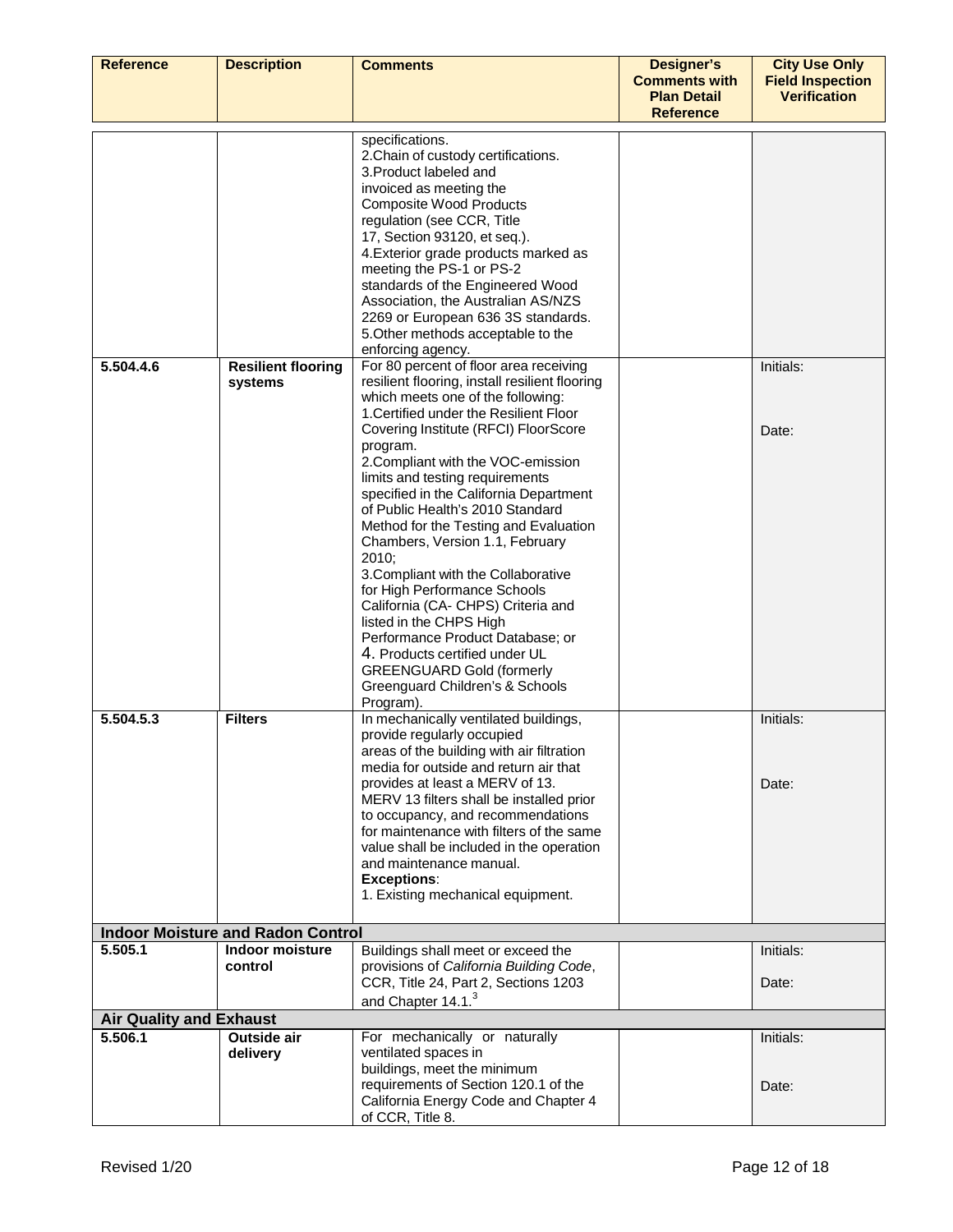| <b>Reference</b>                      | <b>Description</b>                    | <b>Comments</b>                                                                            | <b>Designer's</b><br><b>Comments with</b><br><b>Plan Detail</b> | <b>City Use Only</b><br><b>Field Inspection</b><br><b>Verification</b> |
|---------------------------------------|---------------------------------------|--------------------------------------------------------------------------------------------|-----------------------------------------------------------------|------------------------------------------------------------------------|
|                                       |                                       |                                                                                            | <b>Reference</b>                                                |                                                                        |
| 5.506.2                               | <b>Carbon dioxide</b>                 | For buildings or additions equipped                                                        |                                                                 | Initials:                                                              |
|                                       | monitoring                            | with demand control ventilation, CO <sub>2</sub><br>sensors and ventilation controls shall |                                                                 |                                                                        |
|                                       |                                       | be specified and installed in                                                              |                                                                 | Date:                                                                  |
|                                       |                                       | accordance with the requirements of                                                        |                                                                 |                                                                        |
|                                       |                                       | the California Energy Code, CCR, Sec.                                                      |                                                                 |                                                                        |
| <b>Environmental Comfort</b>          |                                       | $120(c)(4)$ .                                                                              |                                                                 |                                                                        |
| 5.507.4                               | <b>Acoustical</b>                     | Employ building assemblies and                                                             |                                                                 | Initials:                                                              |
|                                       | control                               | components with STC values                                                                 |                                                                 |                                                                        |
|                                       |                                       | determined in accordance with ASTM E                                                       |                                                                 |                                                                        |
|                                       |                                       | 90 and ASTM E 413 or OITC<br>determined in accordance with ASTM E                          |                                                                 | Date:                                                                  |
|                                       |                                       | 1332, using either the prescriptive or                                                     |                                                                 |                                                                        |
|                                       |                                       | performance method in Section                                                              |                                                                 |                                                                        |
| 5.507.4.1                             | <b>Exterior noise</b>                 | 5.507.4.1 or 5.507.4.2.<br>Wall and floor-ceiling assemblies                               |                                                                 | Initials:                                                              |
|                                       | transmission,                         | exposed to the noise source making up                                                      |                                                                 |                                                                        |
|                                       | prescriptive<br>method                | the building envelope shall have<br>exterior wall and roof ceiling assemblies              |                                                                 |                                                                        |
|                                       |                                       | meeting a composite STC rating of at                                                       |                                                                 | Date:                                                                  |
|                                       |                                       | least 50 or a composite OITC rating of                                                     |                                                                 |                                                                        |
|                                       |                                       | no less than 40 with exterior windows of<br>a minimum STC of 40 or OTIC of 30 in           |                                                                 |                                                                        |
|                                       |                                       | location described in items 1 and 2.                                                       |                                                                 |                                                                        |
|                                       |                                       | Also applies to addition envelop or                                                        |                                                                 |                                                                        |
| 5.507.4.1.1                           | Noise exposure                        | altered envelope.<br>Buildings exposed to a noise level of 65                              |                                                                 | Initials:                                                              |
|                                       | where noise                           | dB L <sub>eq</sub> -1Hr during any hour of operation                                       |                                                                 |                                                                        |
|                                       | contours are no                       | shall have exterior wall and roof-ceiling                                                  |                                                                 |                                                                        |
|                                       | readily available                     | assemblies exposed to the noise source<br>meeting a composite STC rating of at             |                                                                 | Date:                                                                  |
|                                       |                                       | least 45 (or OITC 35), with exterior                                                       |                                                                 |                                                                        |
|                                       |                                       | windows of a minimum STC of 40 (or                                                         |                                                                 |                                                                        |
|                                       |                                       | OITC 30). Also applies to addition or<br>alteration exterior wall.                         |                                                                 |                                                                        |
| 5.507.4.2                             | <b>Performance</b>                    | For buildings located as defined in                                                        |                                                                 | Initials:                                                              |
|                                       | <b>Method</b>                         | Sections A5.507.4.1 or A5.507.4.1.1.                                                       |                                                                 |                                                                        |
|                                       |                                       | wall and roof-ceiling assemblies making<br>up the building envelope shall be               |                                                                 |                                                                        |
|                                       |                                       | constructed to provide an interior noise                                                   |                                                                 | Date:                                                                  |
|                                       |                                       | environment attributable to exterior                                                       |                                                                 |                                                                        |
|                                       |                                       | sources that does not exceed an hourly<br>equivalent noise level (L <sub>eq</sub> -1 HR)   |                                                                 |                                                                        |
|                                       |                                       | of 50 dBA in occupied areas                                                                |                                                                 |                                                                        |
|                                       |                                       | during any hour of operation.                                                              |                                                                 |                                                                        |
|                                       |                                       | Also applies to addition envelope<br>or altered envelope.                                  |                                                                 |                                                                        |
|                                       |                                       | Site features. Exterior features such as                                                   |                                                                 |                                                                        |
|                                       |                                       | sound walls or earth berms may utilized                                                    |                                                                 |                                                                        |
|                                       |                                       | as appropriate to the project to mitigate<br>sound migration to the interior. Also         |                                                                 |                                                                        |
|                                       |                                       | applies to addition envelope or altered                                                    |                                                                 |                                                                        |
|                                       |                                       | envelope.                                                                                  |                                                                 |                                                                        |
| 5.507.4.3                             | <b>Interior sound</b><br>transmission | Wall and floor-ceiling assemblies<br>separating tenant spaces and tenant                   |                                                                 | Initials:                                                              |
|                                       |                                       | spaces and public places shall have an                                                     |                                                                 | Date:                                                                  |
|                                       |                                       | STC of at least 40.                                                                        |                                                                 |                                                                        |
| <b>Outdoor Air Quality</b><br>5.508.1 | Ozone depletion                       | Installation of HVAC, refrigeration and                                                    |                                                                 | Initials:                                                              |
|                                       |                                       |                                                                                            |                                                                 |                                                                        |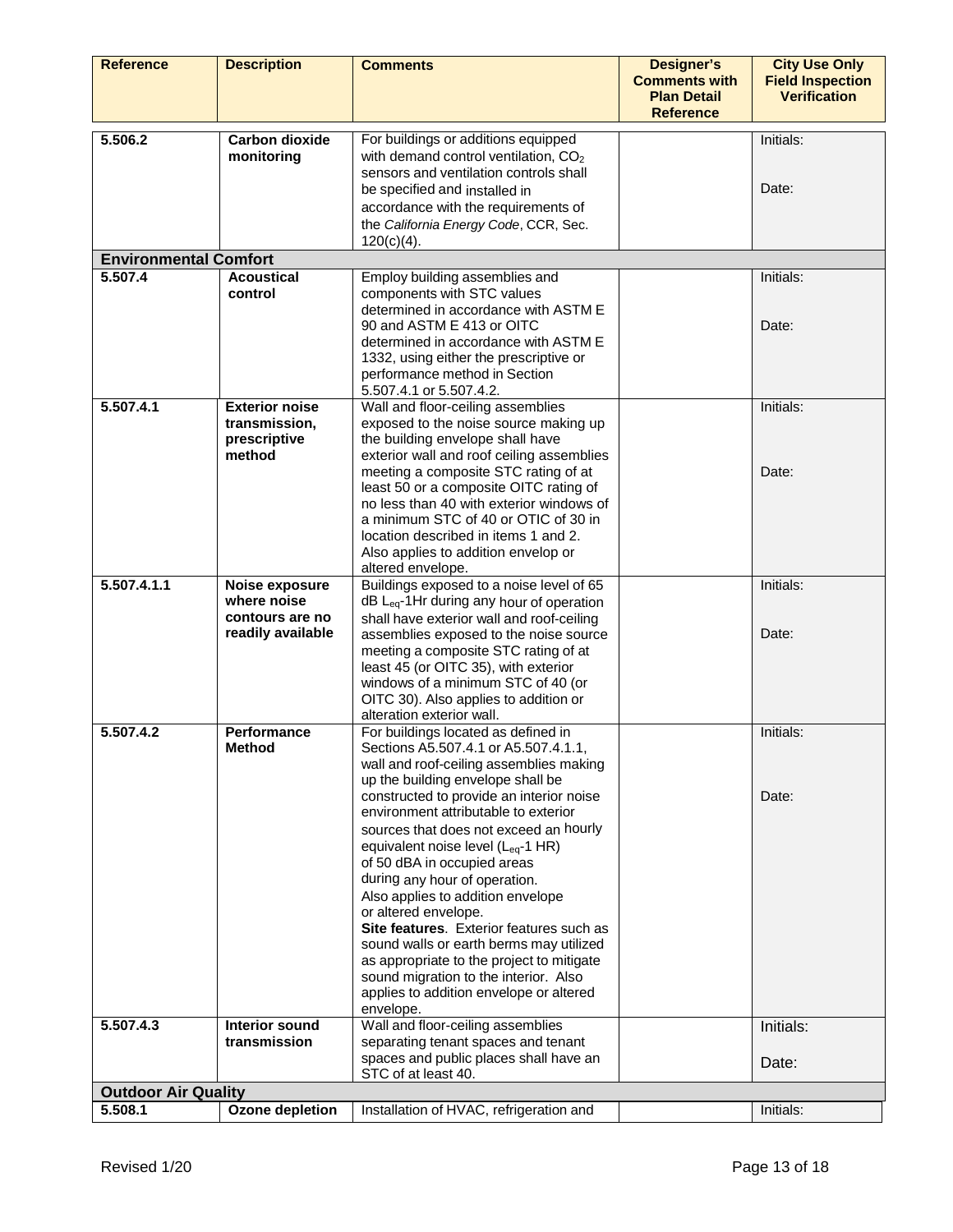| <b>Reference</b> | <b>Description</b> | <b>Comments</b>                                 | <b>Designer's</b><br><b>Comments with</b> | <b>City Use Only</b><br><b>Field Inspection</b> |
|------------------|--------------------|-------------------------------------------------|-------------------------------------------|-------------------------------------------------|
|                  |                    |                                                 | <b>Plan Detail</b>                        | <b>Verification</b>                             |
|                  |                    |                                                 | <b>Reference</b>                          |                                                 |
|                  | and global         | fire suppression equipment shall comply         |                                           |                                                 |
|                  | warming            | with Sections 5.508.1.1 and 5.508.1.2.          |                                           | Date:                                           |
|                  | reductions         |                                                 |                                           |                                                 |
| 5.508.1.1        | <b>CFCs</b>        | Install HVAC and refrigeration                  |                                           | Initials:                                       |
|                  |                    | equipment that does not<br>contain CFCs.        |                                           | Date:                                           |
| 5.508.1.2        | <b>Halons</b>      | Install fire suppression equipment that         |                                           | Initials:                                       |
|                  |                    | does not contain Halons.                        |                                           | Date:                                           |
| 5.508.2          | <b>Supermarket</b> | New commercial refrigeration                    |                                           | Initials:                                       |
|                  | refrigerant leak   | systems shall comply with the                   |                                           |                                                 |
|                  | reduction          | provisions of this section when                 |                                           |                                                 |
|                  |                    | installed in retail food stores 8,000           |                                           |                                                 |
|                  |                    | square feet or more conditioned area,           |                                           |                                                 |
|                  |                    | and that utilize either refrigerated            |                                           | Date:                                           |
|                  |                    | display cases, or walk-in coolers or            |                                           |                                                 |
|                  |                    | freezers connected to remote                    |                                           |                                                 |
|                  |                    | compressor units or condensing                  |                                           |                                                 |
|                  |                    | units. The leak reduction measures              |                                           |                                                 |
|                  |                    | apply to refrigeration systems                  |                                           |                                                 |
|                  |                    | containing high-global-warming                  |                                           |                                                 |
|                  |                    | potential (high-GWP) refrigerants with          |                                           |                                                 |
|                  |                    | GWP of 150 or greater. New                      |                                           |                                                 |
|                  |                    | refrigeration systems include both              |                                           |                                                 |
|                  |                    | new facilities and the replacement of           |                                           |                                                 |
|                  |                    | existing refrigeration systems in               |                                           |                                                 |
|                  |                    | existing facilities.                            |                                           |                                                 |
|                  |                    | <b>Exceptions:</b>                              |                                           |                                                 |
|                  |                    | Refrigeration systems containing low-           |                                           |                                                 |
|                  |                    | global warming potential                        |                                           |                                                 |
|                  |                    | (low-GWP) refrigerant with GWP value            |                                           |                                                 |
|                  |                    | less than 150 are not subject to this           |                                           |                                                 |
|                  |                    | section. Low-GWP refrigerants are non-          |                                           |                                                 |
|                  |                    | ozone-depleting refrigerants that include       |                                           |                                                 |
|                  |                    | ammonia, carbon dioxide (CO <sub>2</sub> ), and |                                           |                                                 |
|                  |                    | potentially other refrigerants.                 |                                           |                                                 |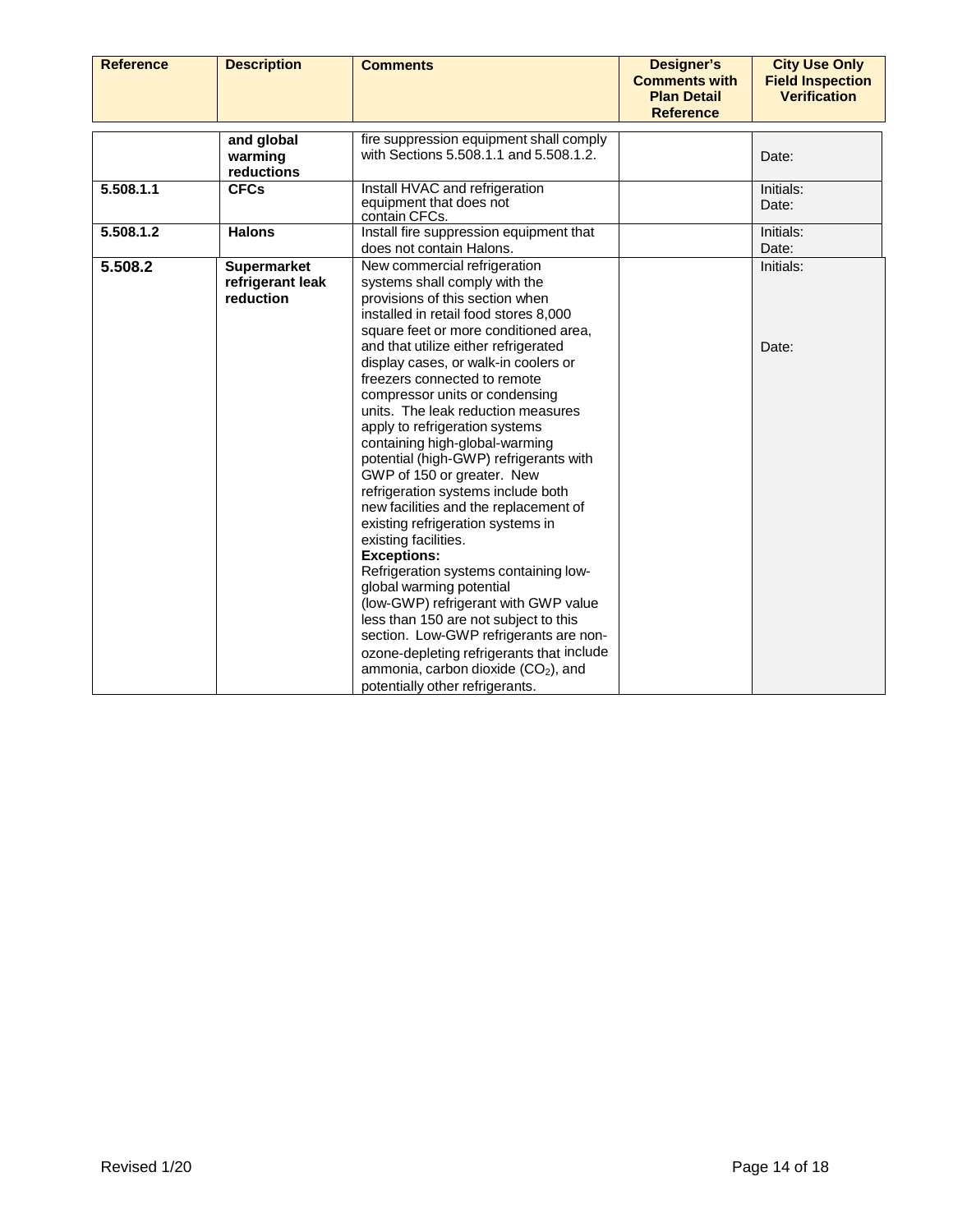| <b>TABLE 5.106.5.2</b>                   |                                     |  |  |
|------------------------------------------|-------------------------------------|--|--|
| <b>TOTAL NUMBER</b><br>OF PARKING SPACES | <b>NUMBER</b><br>OF REQUIRED SPACES |  |  |
| $0 - 9$                                  |                                     |  |  |
| $10 - 25$                                |                                     |  |  |
| $26 - 50$                                | 3                                   |  |  |
| $51 - 75$                                | 6                                   |  |  |
| $76 - 100$                               | 8                                   |  |  |
| $101 - 150$                              | 11                                  |  |  |
| $151 - 200$                              | 16                                  |  |  |
| 201 and over                             | At least 8 percent of total         |  |  |

| TABLE 5.106.8 [N]<br><b>MAXIMUM ALLOWABLE BACKLIGHT, UPLIGHT AND GLARE (BUG) RATINGS13</b> |                |                                                         |                |                |
|--------------------------------------------------------------------------------------------|----------------|---------------------------------------------------------|----------------|----------------|
| <b>ALLOWABLE RATING</b>                                                                    |                | LIGHTING ZONE LIGHTING ZONE LIGHTING ZONE LIGHTING ZONE |                |                |
| Maximum Allowable Backlight Rating <sup>3</sup>                                            |                |                                                         |                |                |
| Luminaire greater than 2 mounting heights (MH) from property line                          | No Limit       | No Limit                                                | No Limit       | No Limit       |
| Luminaire back hemisphere is $1 - 2$ MH from property line                                 | B2             | B <sub>3</sub>                                          | <b>B4</b>      | <b>B4</b>      |
| Luminaire back hemisphere is $0.5 - 1$ MH from property line                               | B1             | B <sub>2</sub>                                          | <b>B3</b>      | <b>B3</b>      |
| Luminaire back hemisphere is less than 0.5 MH from property line                           | <b>B0</b>      | <b>B0</b>                                               | B1             | B <sub>2</sub> |
| <b>Maximum Allowable Uplight Rating</b>                                                    |                |                                                         |                |                |
| For area lighting <sup>4</sup>                                                             | U0             | U0                                                      | U <sub>0</sub> | U <sub>0</sub> |
| For all other outdoor lighting, including decorative luminaires                            | U1             | U <sub>2</sub>                                          | U3             | U <sub>4</sub> |
| <b>Maximum Allowable Glare Rating<sup>®</sup></b>                                          |                |                                                         |                |                |
| Luminaire greater than 2 MH from property line                                             | G1             | G <sub>2</sub>                                          | G3             | G <sub>4</sub> |
| Luminaire front hemisphere is $1 - 2$ MH from property line                                | G <sub>0</sub> | G1                                                      | G1             | G <sub>2</sub> |
| Luminaire front hemisphere is $0.5 - 1$ MH from property line                              | G <sub>0</sub> | G <sub>0</sub>                                          | G1             | G1             |
| Luminaire back hemisphere is less than 0.5 MH from property line                           | G <sub>0</sub> | G <sub>0</sub>                                          | G <sub>0</sub> | G1             |

1. IESNA Lighting Zones 0 and 5 are not applicable; refer to Lighting Zones as defined in the California Energy Code and Chapter 10 of the California Administrative Code.

The country lines that abut public walkways, bikeways, plazas and parking lots, the property line may be considered to be 5 feet beyond the actual property line for<br>2. For property lines that abut public readway or public

rating shall be met.

4. General lighting luminaires in areas such as outdoor parking, sales or storage lots shall meet these reduced ratings. Decorative luminaires located in these areas shall meet U-value limits for "all other outdoor lightin

5. If the nearest property line is less than or equal to two mounting heights from the front hemisphere of the luminaire distribution, the applicable reduced Glare rating shall be met.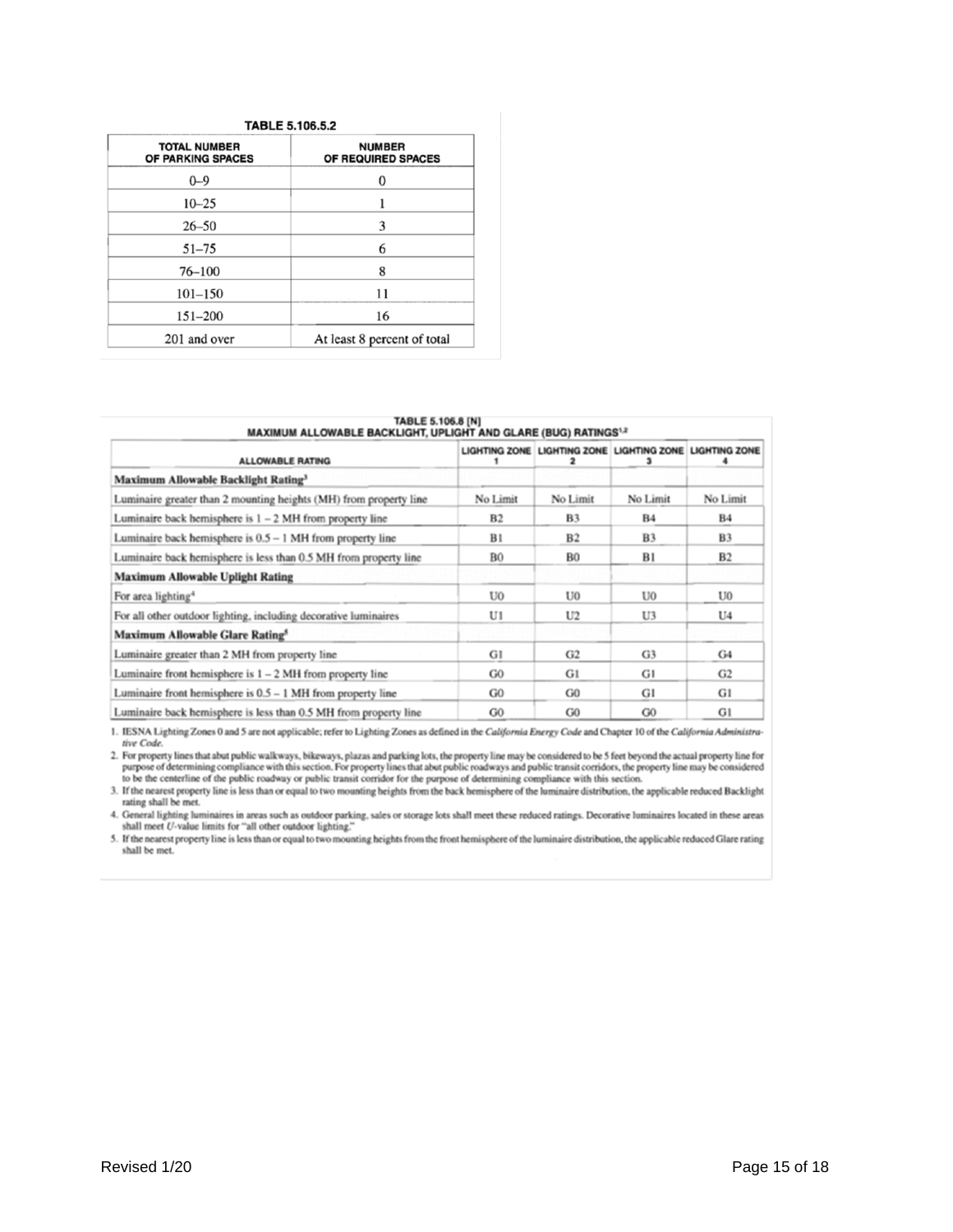| <b>FIXTURE TYPE</b>  | <b>BASELINE FLOW RATE</b>       | <b>DURA</b><br><b>TION</b> | <b>DAILY</b><br><b>USES</b> | <b>OCCUP</b><br>ANTS <sub>2</sub> |
|----------------------|---------------------------------|----------------------------|-----------------------------|-----------------------------------|
| Showerheads          | $2.0$ gpm $@$ 80 psi            | 5 min.                     | 1                           | $X_{2a}$                          |
| Lavatory faucets     | $0.5$ gpm $@$ 60 psi            | .25                        | $\overline{\mathcal{E}}$    | X                                 |
| nonresidential       |                                 | min.                       |                             |                                   |
| Kitchen faucets      | 1.8 gpm @ 60 psi                | 4 min.                     | 1                           | $X_{2b}$                          |
| Replacement          | $2$ gpm $@$ 60 psi              |                            |                             | X                                 |
| aerators             |                                 |                            |                             |                                   |
| Wash fountains       | $1.8$ gpm/20 [rim space (in.)   |                            |                             | X                                 |
|                      | $@$ 60 psi                      |                            |                             |                                   |
| Metering faucets     | 0.20 gallons/cycle              | .25                        | $\mathcal{F}$               | X                                 |
|                      |                                 | min.                       |                             |                                   |
| Metering faucets for | 0.20 gallons/cycle/20 [rim]     | .25                        | $1$ male $1$                | X                                 |
| wash fountains       | space (in.) $@60$ psi]          | min.                       | 3 female                    |                                   |
| Gravity tank type    | 1.28 gallons/flush              |                            | $1$ male <sub>1</sub>       | X                                 |
| water closets        |                                 | flush                      | 3 female                    |                                   |
| Flushometer tank     | 1.28 gallons/flush              |                            | $1$ male <sub>1</sub>       | X                                 |
| water closets        |                                 | flush                      | 3 female                    |                                   |
| Flushometer valve    | 1.28 gallons/flush              |                            | $1$ male <sub>1</sub>       | X                                 |
| water closets        |                                 | flush                      | 3 female                    |                                   |
| Electromechanical    |                                 |                            | $1$ male <sub>1</sub>       |                                   |
| hydraulic water      | 1.28 gallons/flush              | flush                      | 3 female                    | X                                 |
| closets              |                                 |                            |                             |                                   |
| Urinals              | $0.5$ or $0.1254$ gallons/flush | $\mathbf{1}$               | 2 male                      | X                                 |
|                      |                                 | flush                      |                             |                                   |

#### **TABLE A5.303.2.2 WATER USE BASELINE3**

1. The daily use number shall be increased to three if urinals are not installed in the room. 2. Refer to Table A, Chapter 4, 2019 *California Plumbing Code*, for occupant load factors. a. Shower use by occupants depends on the type of use of a building or portion of a building, e.g., total occupant load for a health club, but only a fraction of the occupants in an office building as determined by the anticipated number of users. b. Kitchen faucet use is determined by the occupant load of the area served by the fixture. 3. Use worksheet WS-1 to calculate baseline water use. 4. Floor-mounted urinals @ 0.5 GPF or wall-mounted urinals @ 0.125 GPF.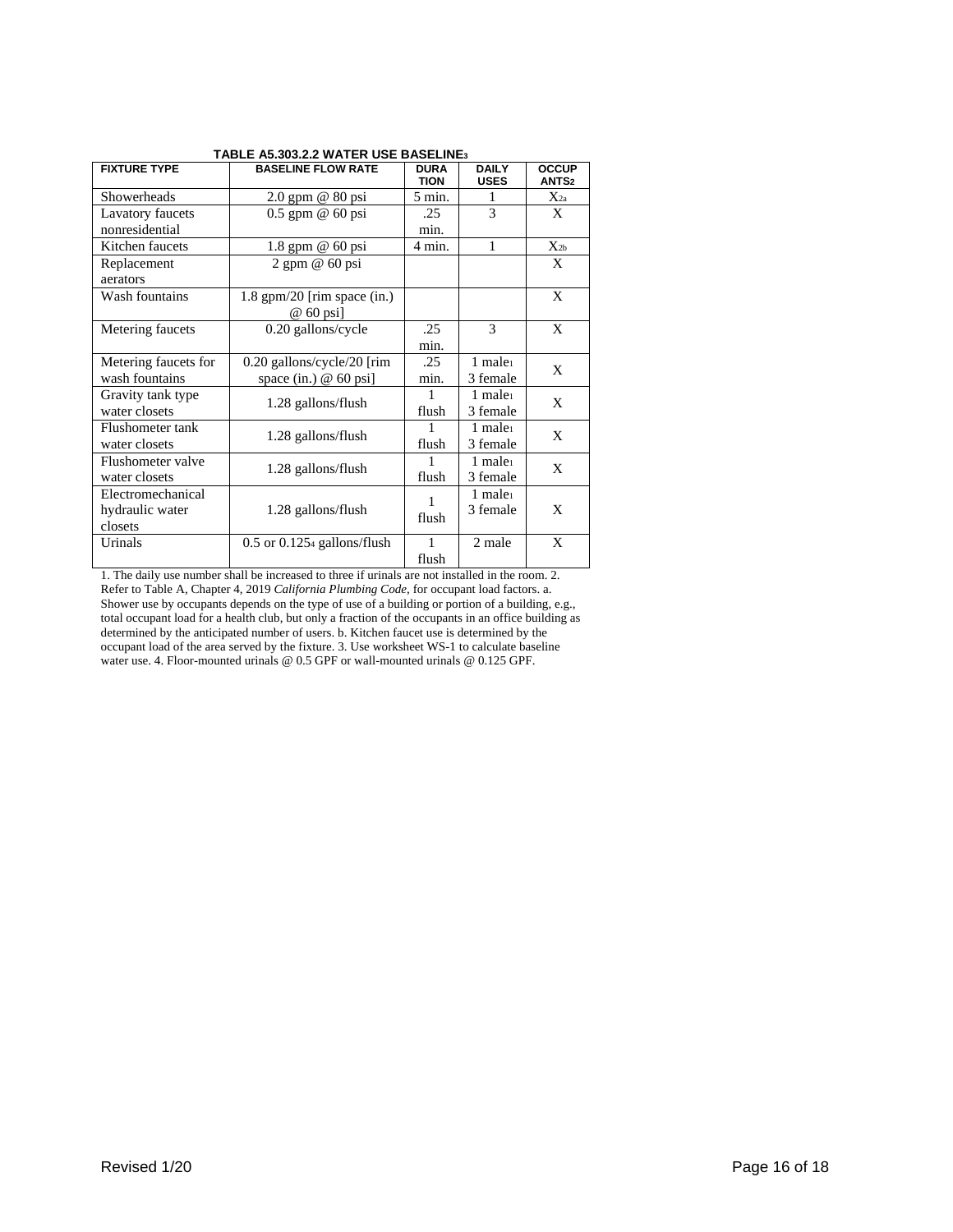# TABLE 5.504.4.1<br>ADHESIVE VOC LIMIT<sup>1,2</sup><br>Less Water and Less Exempt Compounds in Grams Per Liter

| <b>ARCHITECTURAL APPLICATIONS</b>      | <b>CURRENT VOC LIMIT</b> |
|----------------------------------------|--------------------------|
| Indoor carpet adhesives                | 50                       |
| Carpet pad adhesives                   | 50                       |
| Outdoor carpet adhesives               | 150                      |
| Wood flooring adhesive                 | 100                      |
| Rubber floor adhesives                 | 60                       |
| Subfloor adhesives                     | 50                       |
| Ceramic tile adhesives                 | 65                       |
| VCT and asphalt tile adhesives         | 50                       |
| Drywall and panel adhesives            | 50                       |
| Cove base adhesives                    | 50                       |
| Multipurpose construction adhesives    | 70                       |
| Structural glazing adhesives           | 100                      |
| Single-ply roof membrane adhesives     | 250                      |
| Other adhesive not specifically listed | 50                       |
| <b>SPECIALTY APPLICATIONS</b>          |                          |
| PVC welding                            | 510                      |
| CPVC welding                           | 490                      |
| ABS welding                            | 325                      |
| Plastic cement welding                 | 250                      |
| Adhesive primer for plastic            | 550                      |
| Contact adhesive                       | 80                       |
| Special purpose contact adhesive       | 250                      |
| Structural wood member adhesive        | 140                      |
| Top and trim adhesive                  | 250                      |
| <b>SUBSTRATE SPECIFIC APPLICATIONS</b> |                          |
| Metal to metal                         | 30                       |
| <b>Plastic foams</b>                   | 50                       |
| Porous material (except wood)          | 50                       |
| Wood                                   | 30                       |
| Fiberglass                             | 80                       |

1. If an adhesive is used to bond dissimilar substrates together the adhesive with<br>the highest VOC content shall be allowed.<br>2. For additional information regarding methods to measure the VOC content<br>specified in this tab

| <b>TABLE 5.504.4.2</b>                                  |  |
|---------------------------------------------------------|--|
| <b>SEALANT VOC LIMIT</b>                                |  |
| Less Water and Less Exempt Compounds in Grams per Liter |  |

| <b>SEALANTS</b>          | <b>CURRENT VOC LIMIT</b> |  |
|--------------------------|--------------------------|--|
| Architectural            | 250                      |  |
| Marine deck              | 760                      |  |
| Nonmembrane roof         | 300                      |  |
| Roadway                  | 250                      |  |
| Single-ply roof membrane | 450                      |  |
| Other                    | 420                      |  |
| <b>SEALANT PRIMERS</b>   |                          |  |
| Architectural            |                          |  |
| Nonporous                | 250                      |  |
| Porous                   | 775                      |  |
| Modified bituminous      | 500                      |  |
| Marine deck              | 760                      |  |
| Other                    | 750                      |  |

Note: For additional information regarding methods to measure the VOC<br>content specified in these tables, see South Coast Air Quality Management<br>District Rule 1168.